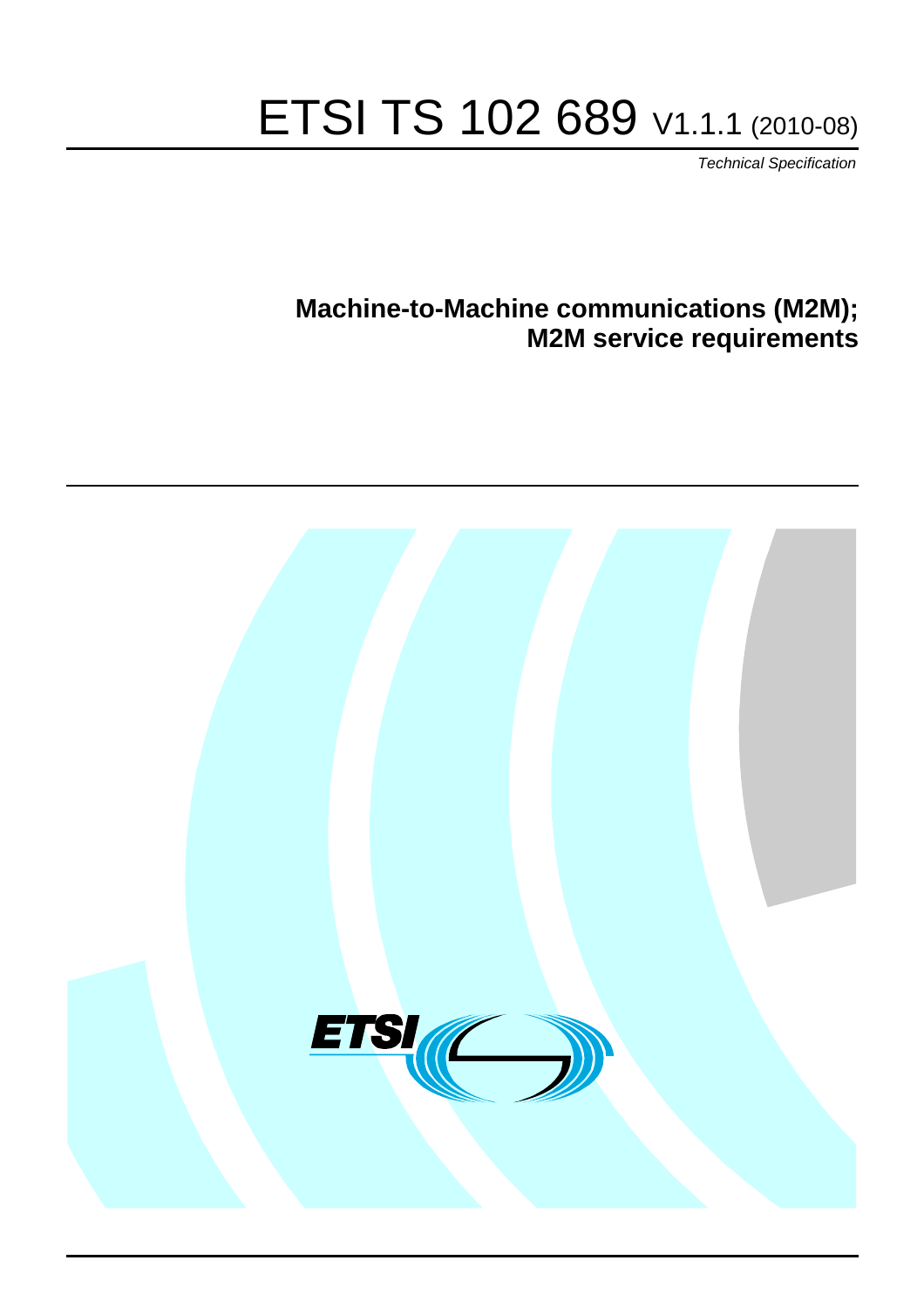Reference DTS/M2M-00001

Keywords

M2M, service

#### *ETSI*

#### 650 Route des Lucioles F-06921 Sophia Antipolis Cedex - FRANCE

Tel.: +33 4 92 94 42 00 Fax: +33 4 93 65 47 16

Siret N° 348 623 562 00017 - NAF 742 C Association à but non lucratif enregistrée à la Sous-Préfecture de Grasse (06) N° 7803/88

#### *Important notice*

Individual copies of the present document can be downloaded from: [http://www.etsi.org](http://www.etsi.org/)

The present document may be made available in more than one electronic version or in print. In any case of existing or perceived difference in contents between such versions, the reference version is the Portable Document Format (PDF). In case of dispute, the reference shall be the printing on ETSI printers of the PDF version kept on a specific network drive within ETSI Secretariat.

Users of the present document should be aware that the document may be subject to revision or change of status. Information on the current status of this and other ETSI documents is available at <http://portal.etsi.org/tb/status/status.asp>

If you find errors in the present document, please send your comment to one of the following services: [http://portal.etsi.org/chaircor/ETSI\\_support.asp](http://portal.etsi.org/chaircor/ETSI_support.asp)

#### *Copyright Notification*

No part may be reproduced except as authorized by written permission. The copyright and the foregoing restriction extend to reproduction in all media.

> © European Telecommunications Standards Institute 2010. All rights reserved.

**DECT**TM, **PLUGTESTS**TM, **UMTS**TM, **TIPHON**TM, the TIPHON logo and the ETSI logo are Trade Marks of ETSI registered for the benefit of its Members.

**3GPP**TM is a Trade Mark of ETSI registered for the benefit of its Members and of the 3GPP Organizational Partners. **LTE**™ is a Trade Mark of ETSI currently being registered

for the benefit of its Members and of the 3GPP Organizational Partners.

**GSM**® and the GSM logo are Trade Marks registered and owned by the GSM Association.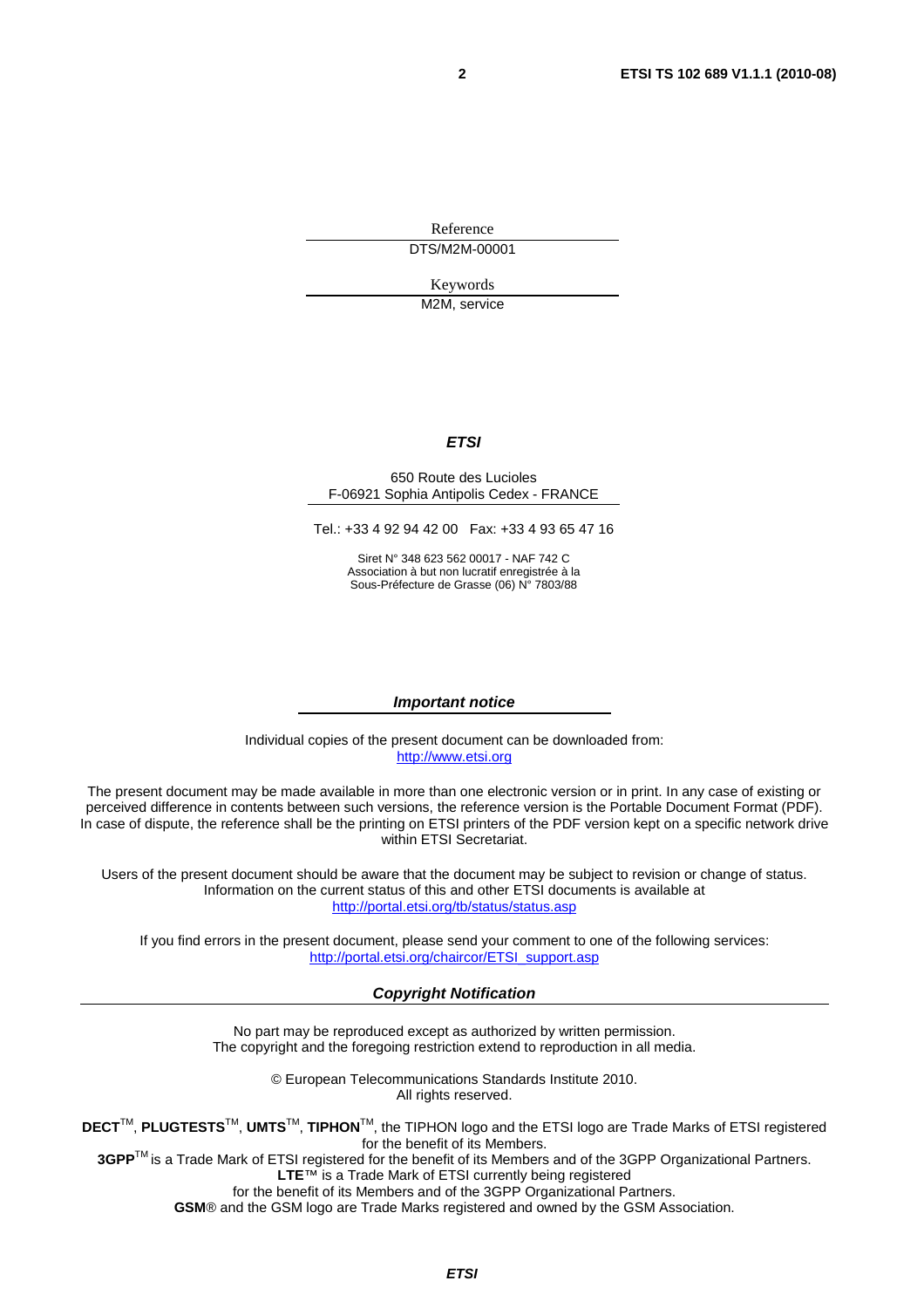# Contents

| 1              |  |  |
|----------------|--|--|
| $\overline{2}$ |  |  |
| 2.1            |  |  |
| 2.2            |  |  |
| 3              |  |  |
| $\overline{4}$ |  |  |
| 4.1            |  |  |
| 4.2            |  |  |
| 4.3            |  |  |
| 4.4            |  |  |
| 4.5            |  |  |
| 4.6            |  |  |
| 4.7            |  |  |
| 4.8            |  |  |
| 4.9            |  |  |
| 4.10           |  |  |
| 4.11           |  |  |
| 4.12           |  |  |
| 4.13           |  |  |
| 4.14           |  |  |
| 4.15           |  |  |
| 4.16           |  |  |
| 4.17           |  |  |
| 4.18           |  |  |
| 4.19           |  |  |
| 4.20           |  |  |
| 4.21           |  |  |
| 4.22           |  |  |
| 4.23           |  |  |
| 4.24           |  |  |
| 4.25           |  |  |
|                |  |  |
| 5.1            |  |  |
| 5.1.1          |  |  |
| 5.1.2          |  |  |
| 5.1.3          |  |  |
| 5.1.4          |  |  |
| 5.1.5          |  |  |
| 5.1.6          |  |  |
| 5.2            |  |  |
| 5.2.1          |  |  |
| 5.2.2          |  |  |
| 5.2.3          |  |  |
| 5.2.4          |  |  |
| 5.3            |  |  |
| 5.3.1          |  |  |
| 5.3.2          |  |  |
| 6              |  |  |
| 6.1            |  |  |
|                |  |  |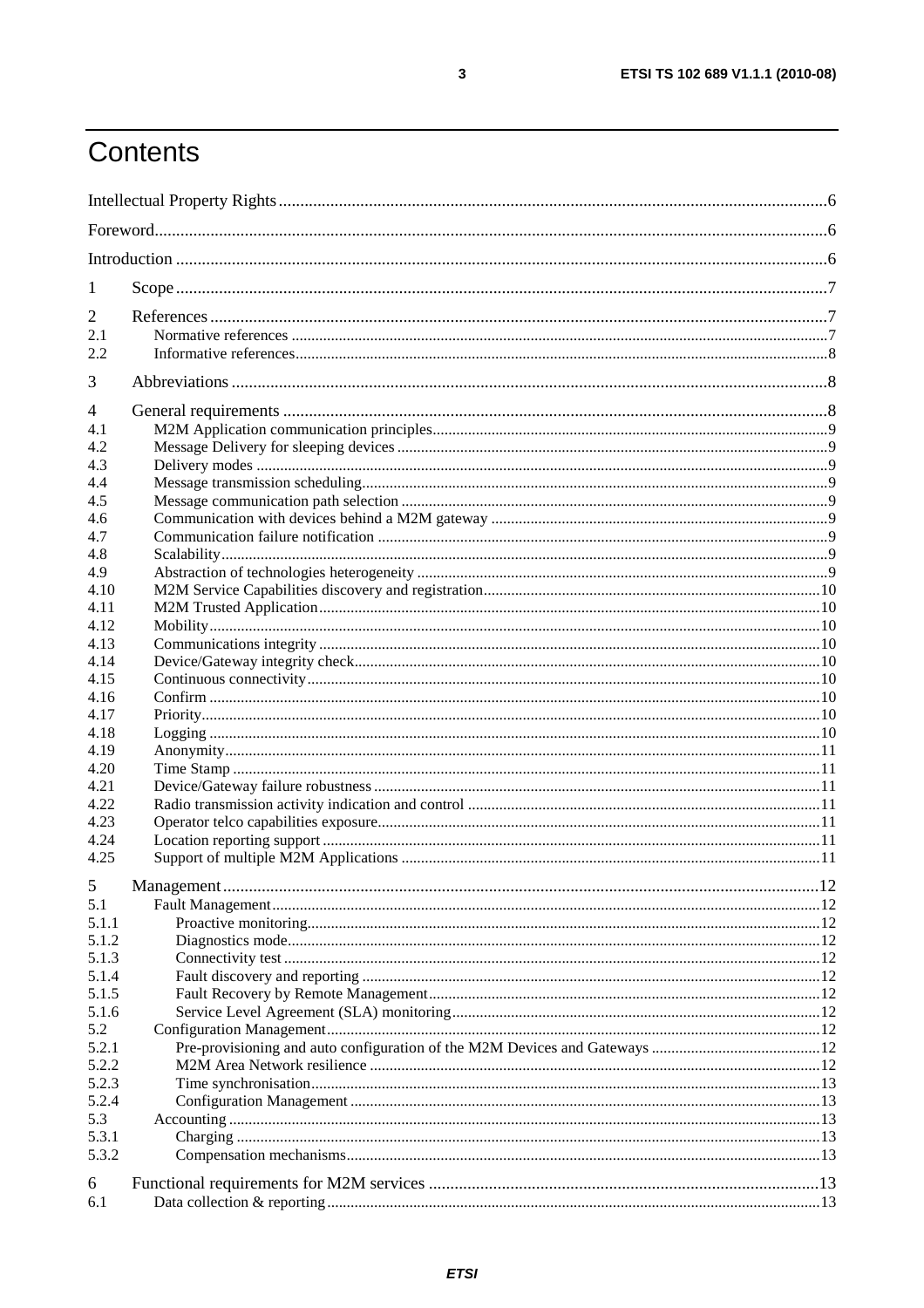| 6.3          |                               |    |  |  |  |
|--------------|-------------------------------|----|--|--|--|
| 6.4          |                               |    |  |  |  |
| 6.5          |                               |    |  |  |  |
| 6.6          |                               |    |  |  |  |
| 6.7          |                               |    |  |  |  |
| 6.8          |                               |    |  |  |  |
| 6.9          |                               |    |  |  |  |
| 6.10         |                               |    |  |  |  |
| 6.11         |                               |    |  |  |  |
| 6.12         |                               |    |  |  |  |
| 6.13         |                               |    |  |  |  |
| 7            |                               |    |  |  |  |
| 7.1          |                               |    |  |  |  |
| 7.2          |                               |    |  |  |  |
| 7.3          |                               |    |  |  |  |
| 7.4          |                               |    |  |  |  |
| 7.5          |                               |    |  |  |  |
| 7.6          |                               |    |  |  |  |
| 7.7          |                               |    |  |  |  |
| 7.8          |                               |    |  |  |  |
| 7.9          |                               |    |  |  |  |
| 7.10         |                               |    |  |  |  |
| 8            |                               |    |  |  |  |
| 8.1          |                               |    |  |  |  |
| 8.2          |                               |    |  |  |  |
| 8.3          |                               |    |  |  |  |
| A.1          |                               |    |  |  |  |
|              |                               |    |  |  |  |
|              | <b>Annex B (informative):</b> |    |  |  |  |
| B.1          |                               |    |  |  |  |
| B.1.1        |                               |    |  |  |  |
| <b>B.1.2</b> |                               |    |  |  |  |
| <b>B.1.3</b> |                               |    |  |  |  |
| <b>B.1.4</b> |                               |    |  |  |  |
|              |                               |    |  |  |  |
| B.2<br>B.2.1 |                               |    |  |  |  |
| <b>B.2.2</b> |                               |    |  |  |  |
| <b>B.2.3</b> |                               |    |  |  |  |
| <b>B.2.4</b> |                               |    |  |  |  |
| <b>B.2.5</b> |                               |    |  |  |  |
|              |                               |    |  |  |  |
| B.3          |                               |    |  |  |  |
| <b>B.3.1</b> |                               |    |  |  |  |
|              | <b>Annex C</b> (informative): |    |  |  |  |
| C.1          |                               |    |  |  |  |
|              | <b>Annex D</b> (informative): |    |  |  |  |
| D.1          |                               |    |  |  |  |
| D.1.1        |                               |    |  |  |  |
| D.1.2        |                               |    |  |  |  |
| D.1.3        |                               |    |  |  |  |
| D.1.4        |                               |    |  |  |  |
| D.1.5<br>D16 | Related to clause 4.6         | 28 |  |  |  |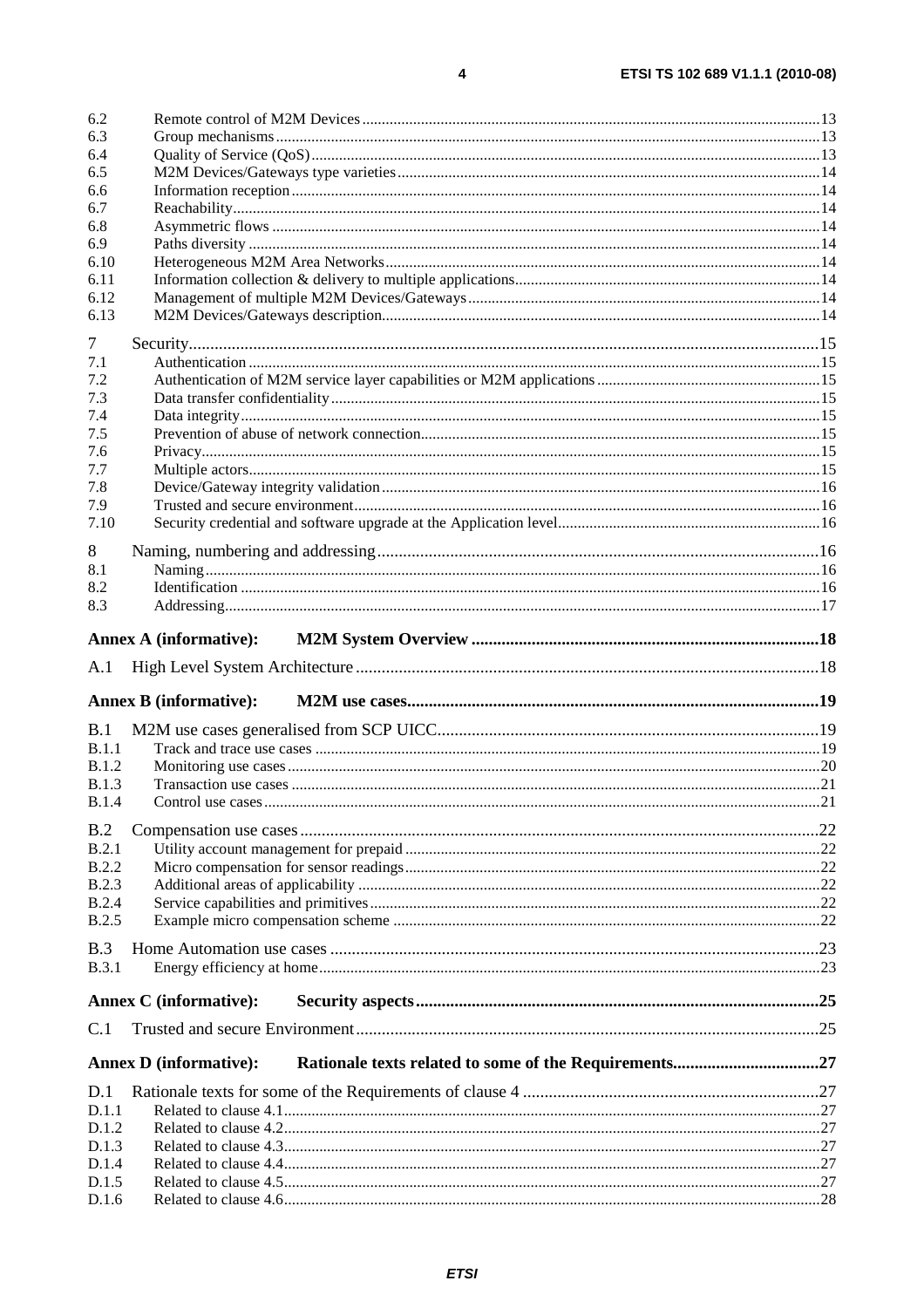| D.1.7  |  |
|--------|--|
| D.1.8  |  |
| D.1.9  |  |
| D.1.10 |  |
| D.1.11 |  |
| D.2    |  |
| D.2.1  |  |
| D.2.2  |  |
| D.2.3  |  |
| D.2.4  |  |
| D.2.5  |  |
| D.2.6  |  |
| D.3    |  |
| D.3.1  |  |
| D.3.2  |  |
| D.3.3  |  |
| D.3.4  |  |
| D.3.5  |  |
| D.3.6  |  |
| D.3.7  |  |
| D.3.8  |  |
| D.3.9  |  |
| D.3.10 |  |
| D.4    |  |
| D.4.1  |  |
| D.4.2  |  |
| D.4.3  |  |
| D.4.4  |  |
| D.4.5  |  |
| D.4.6  |  |
| D.4.7  |  |
| D.4.8  |  |
|        |  |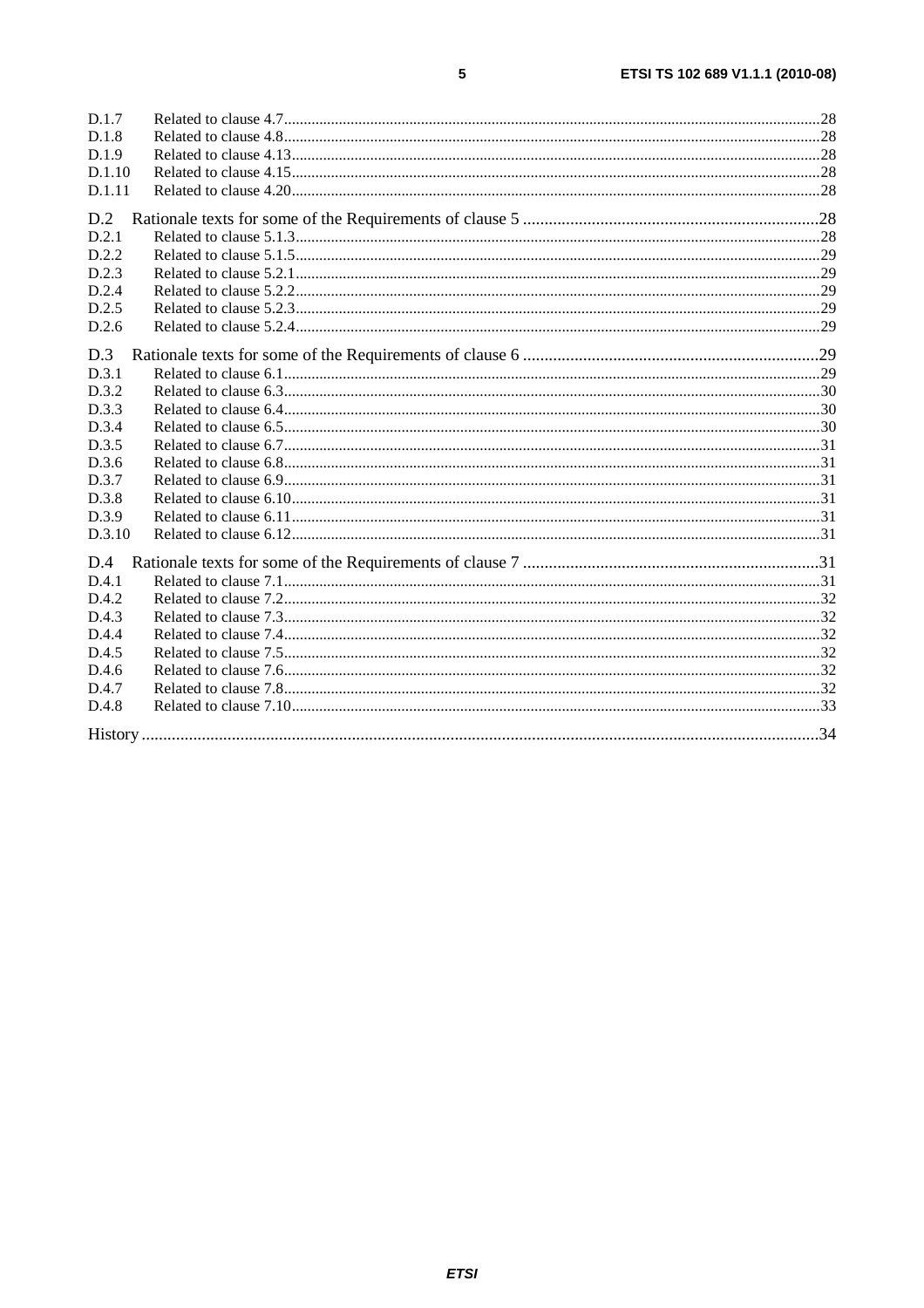# Intellectual Property Rights

IPRs essential or potentially essential to the present document may have been declared to ETSI. The information pertaining to these essential IPRs, if any, is publicly available for **ETSI members and non-members**, and can be found in ETSI SR 000 314: *"Intellectual Property Rights (IPRs); Essential, or potentially Essential, IPRs notified to ETSI in respect of ETSI standards"*, which is available from the ETSI Secretariat. Latest updates are available on the ETSI Web server ([http://webapp.etsi.org/IPR/home.asp\)](http://webapp.etsi.org/IPR/home.asp).

Pursuant to the ETSI IPR Policy, no investigation, including IPR searches, has been carried out by ETSI. No guarantee can be given as to the existence of other IPRs not referenced in ETSI SR 000 314 (or the updates on the ETSI Web server) which are, or may be, or may become, essential to the present document.

### Foreword

This Technical Specification (TS) has been produced by ETSI Technical Committee Machine-to-Machine communications (M2M).

# Introduction

Machine-to-Machine (M2M) communications is the communication between two or more entities that do not necessarily need any direct human intervention. M2M services intend to automate decision and communication processes.

The M2M service requirements detailed in the present document enable consistent, cost-effective, communication for wide-range ubiquitous applications. Examples of such applications include: fleet management, smart metering, home automation, e-health, etc.

The present document, together with the architecture specification, TS 102 690 [i.1], forms the basis for the M2M communications detailed technical specifications.

The present document specifies general and functional requirements for M2M communication services.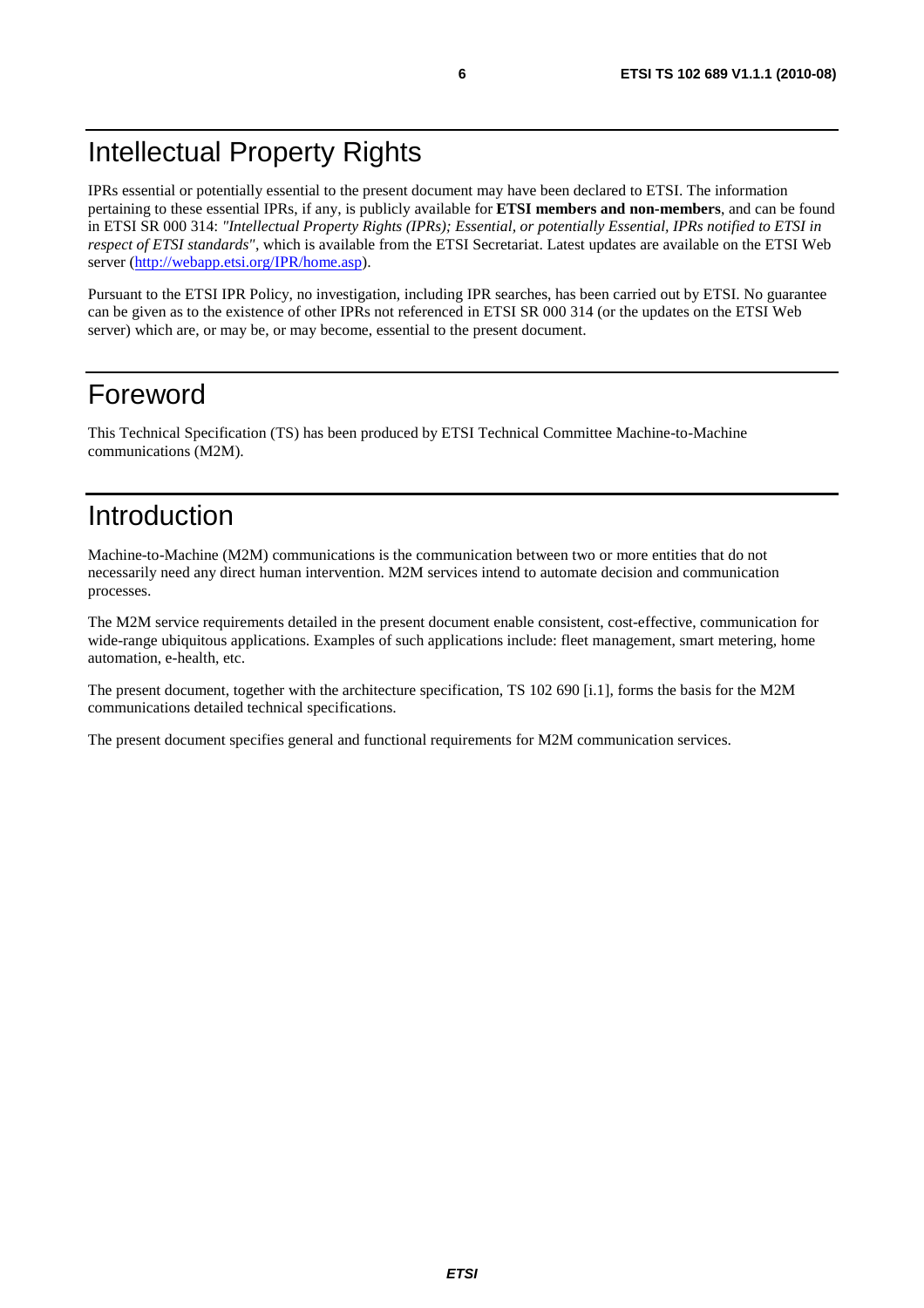### 1 Scope

The present document specifies the M2M service requirements aiming at an efficient end-to-end delivery of M2M services.

It contains the following clauses:

- **General requirements** describes communications features necessary for the correct establishment of M2M communications.
- **Management** specifies requirements related to the management modes (malfunction detection, configuration, accounting, etc.).
- **Functional requirements for M2M services** describes functionalities-related requirements for M2M (data collection & reporting, remote control operations, etc.).
- **Security**  covers the requirements for M2M device authentication, data integrity, privacy, etc.
- **Naming, numbering and addressing** provides the requirements relating to naming, numbering and addressing schemes specific to M2M.

The M2M requirements in the present document are influenced by the following use cases:

- Smart meter use cases as described in TR 102 691 [i.2].
- eHealth use cases as described in TR 102 732 [i.3].
- Track and Trace use cases as described in annex B.
- Monitoring use cases as described in annex B.
- Transaction use cases as described in annex B.
- Control use cases as described in annex B.
- Home Automation use cases as described in annex B.
- City automation use cases as described in TR 102 897 [i.4].
- Connected consumer used cases as described in TR 102 875 [i.5].
- Automotive use cases as described in TR 102 898 [i.6].

# 2 References

References are either specific (identified by date of publication and/or edition number or version number) or non-specific. For specific references, only the cited version applies. For non-specific references, the latest version of the reference document (including any amendments) applies.

Referenced documents which are not found to be publicly available in the expected location might be found at [http://docbox.etsi.org/Reference.](http://docbox.etsi.org/Reference)

NOTE: While any hyperlinks included in this clause were valid at the time of publication ETSI cannot guarantee their long term validity.

#### 2.1 Normative references

The following referenced documents are necessary for the application of the present document.

Not applicable.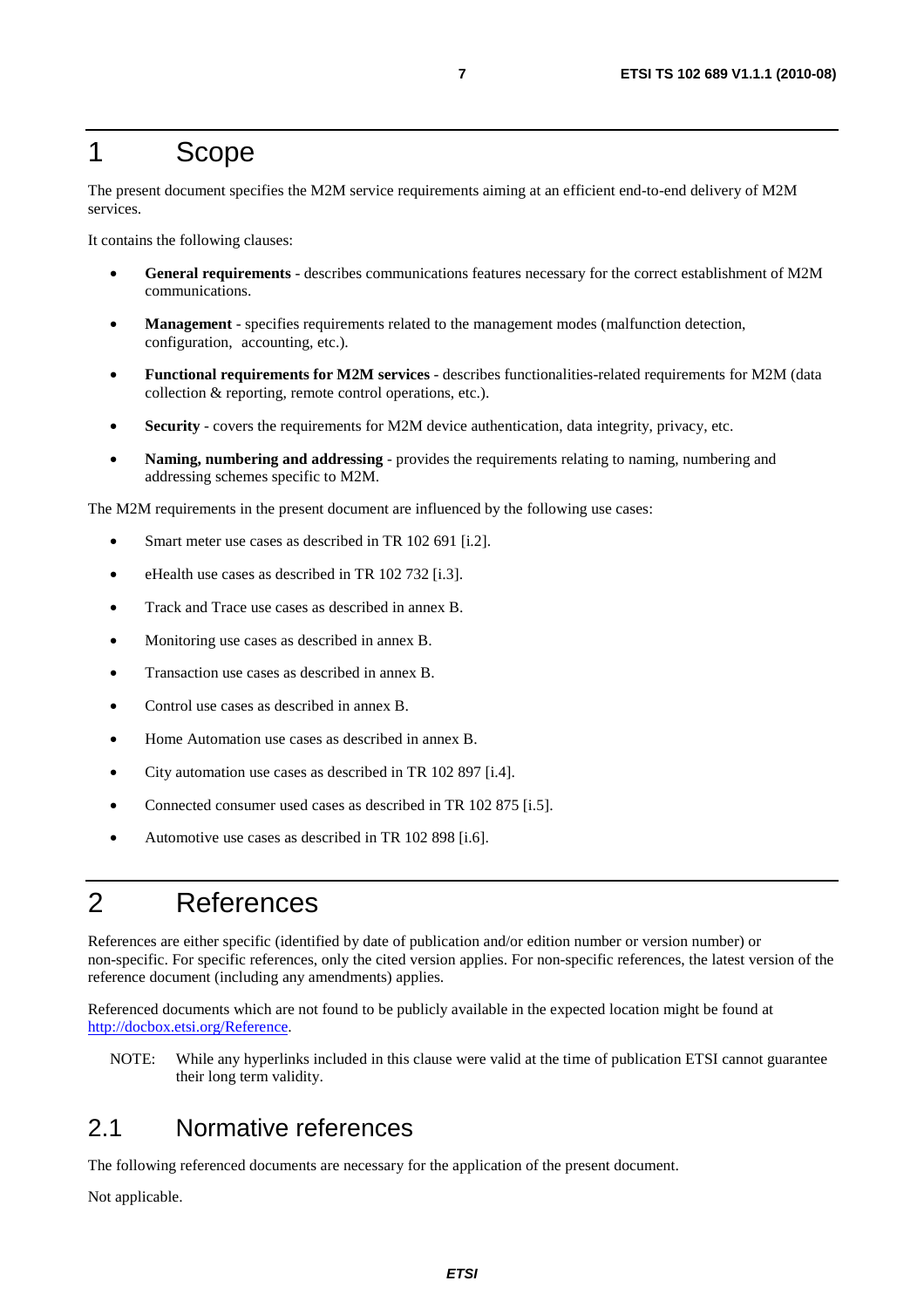#### 2.2 Informative references

The following referenced documents are not necessary for the application of the present document but they assist the user with regard to a particular subject area.

| [i.1]   | ETSI TS 102 690 : "Machine-to-Machine communications (M2M); M2M functional architecture".                                                                       |
|---------|-----------------------------------------------------------------------------------------------------------------------------------------------------------------|
| $[1.2]$ | ETSI TR 102 691: "Machine-to-Machine communications (M2M); Smart Metering Use Cases".                                                                           |
| [i.3]   | ETSI TR 102 732: "Machine to Machine Communications (M2M); Use cases of M2M<br>applications for eHealth".                                                       |
| [i.4]   | ETSI TR 102 897: "Machine to Machine Communications (M2M); Use cases of M2M<br>applications for City Automation".                                               |
| [i.5]   | ETSI TR 102 875: "Access, Terminals, Transmission and Multiplexing (ATTM); Study of<br>European requirements for Virtual Noise for ADSL2, ADSL2plus and VDSL2". |
| [i.6]   | ETSI TR 102 898: "Machine to Machine Communications (M2M); Use cases of Automotive<br>Applications in M2M capable networks".                                    |
| [i.7]   | ISO 16750: "Road vehicles -- Environmental conditions and testing for electrical and electronic<br>equipment".                                                  |
|         |                                                                                                                                                                 |

#### [i.8] ETSI TS 102 412: "Smart Cards; Smart Card Platform Requirements Stage 1 (Release 8)".

# 3 Abbreviations

For the purposes of the present document, the following abbreviations apply:

| AEC.        | Automotive Electronics Council                  |
|-------------|-------------------------------------------------|
| CO.         | Connected Object                                |
| <b>CPE</b>  | <b>Customer Premises Equipment</b>              |
| <b>EPOS</b> | Electronic Point of Sale                        |
| <b>HLR</b>  | <b>Home Location Register</b>                   |
| <b>HSS</b>  | Home Subscriber Server                          |
| <b>IMSI</b> | <b>International Mobile Subscriber Identity</b> |
| M2M         | Machine-to-Machine (communication)              |
| <b>MVNP</b> | Mobile Virtual Network Operator                 |
| <b>NAT</b>  | Network Address Translator                      |
| <b>PLC</b>  | Power Line Communication                        |
| QoS         | <b>Quality of Service</b>                       |
| <b>RFID</b> | Radio Frequency IDentification                  |
| <b>SLA</b>  | Service Level Agreement                         |
| TrE         | <b>Trusted Environment</b>                      |
| <b>UICC</b> | Universal Integrated Circuit Card               |
| WAN         | Wide Area Network                               |
|             |                                                 |

# 4 General requirements

General requirements specified below are for the M2M System in general, meaning that not all particular M2M systems or components of these systems need to implement every requirement.

The M2M System should support a set of different service classes, as defined in TS 102 690 [i.1].

It is up to the M2M Core to check the matching between the Service Class requested by an M2M Application and the Device capabilities. If a mismatch is observed, the M2M Core shall send a warning to the M2M Application.The M2M Application shall be allowed to request the Device capabilities.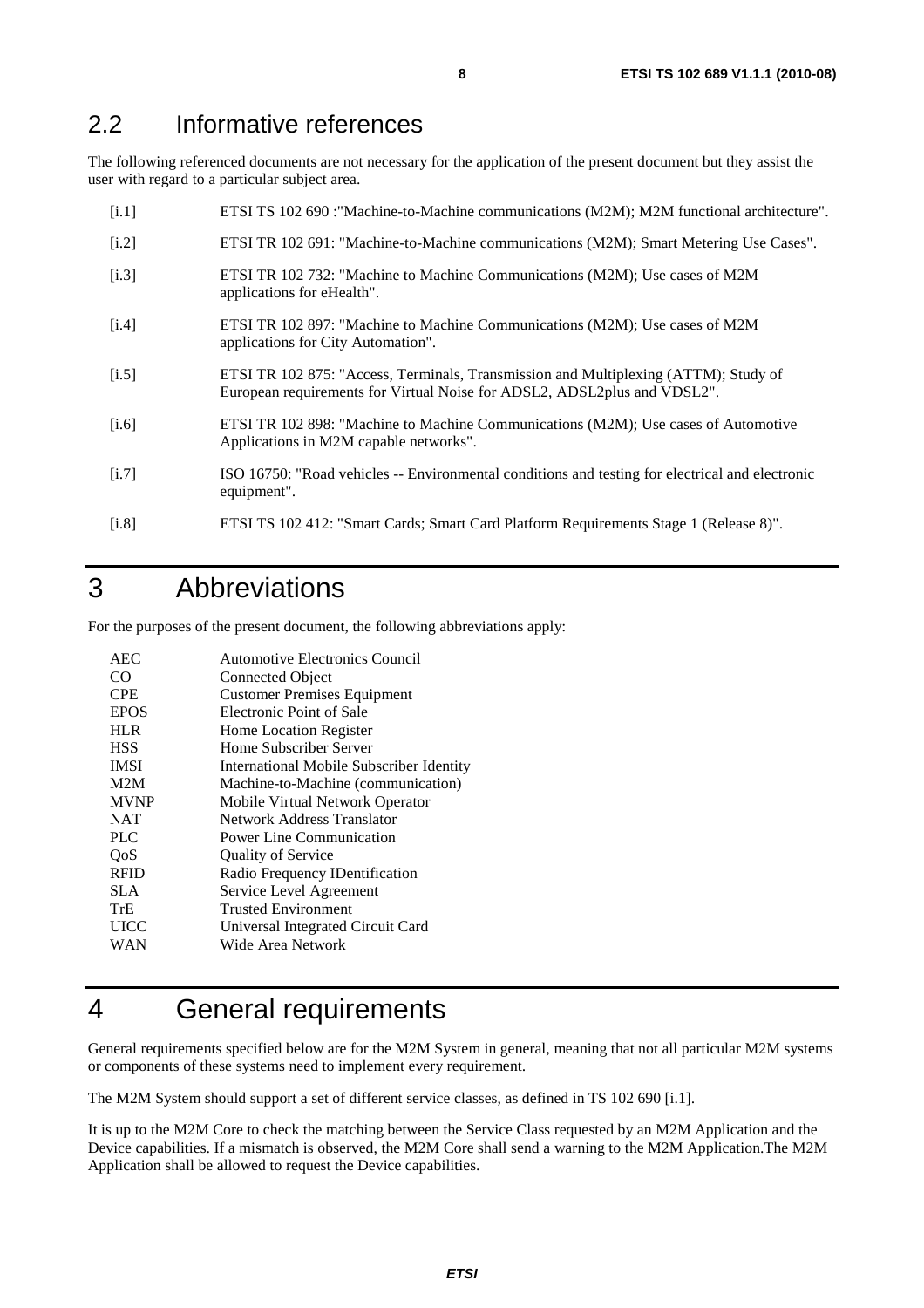### 4.1 M2M Application communication principles

The M2M System shall be able to allow communication between M2M Applications in the Network and Applications Domain, and the M2M Device or M2M Gateway, by using multiple communication means, e.g. SMS, GPRS and IP Access.

Also a Connected Object may be able to communicate in a peer-to-peer manner with any other Connected Object.

The M2M System should abstract the underlying network structure including any network addressing mechanism used, e.g. in case of an IP based network the session establishment shall be possible when IP static or dynamic addressing are used.

NOTE: Abstraction (e.g. operational environment and topology) of the network can reduce the effort in application development for varying scenarios.

### 4.2 Message Delivery for sleeping devices

The M2M System shall be able to manage communication towards a sleeping device.

# 4.3 Delivery modes

The M2M System shall support anycast, unicast, multicast and broadcast communication modes. Whenever possible a global broadcast should be replaced by a multicast or anycast in order to minimize the load on the communication network.

#### 4.4 Message transmission scheduling

The M2M System shall be able to manage the scheduling of network access and of messaging.

The M2M System shall be aware of the scheduling delay tolerance of the M2M Application.

#### 4.5 Message communication path selection

The M2M System shall be able to optimize communication paths, based on policies such as network cost, delays or transmission failures when other communication paths exist.

#### 4.6 Communication with devices behind a M2M gateway

The M2M System should be able to communicate with Devices behind a M2M gateway.

### 4.7 Communication failure notification

M2M Applications, requesting reliable delivery of a message, shall be notified of any failures to deliver the message.

#### 4.8 Scalability

The M2M System shall be scalable in terms of number of Connected Objects.

#### 4.9 Abstraction of technologies heterogeneity

The M2M Gateway may be capable of interfacing to various M2M Area Network technologies.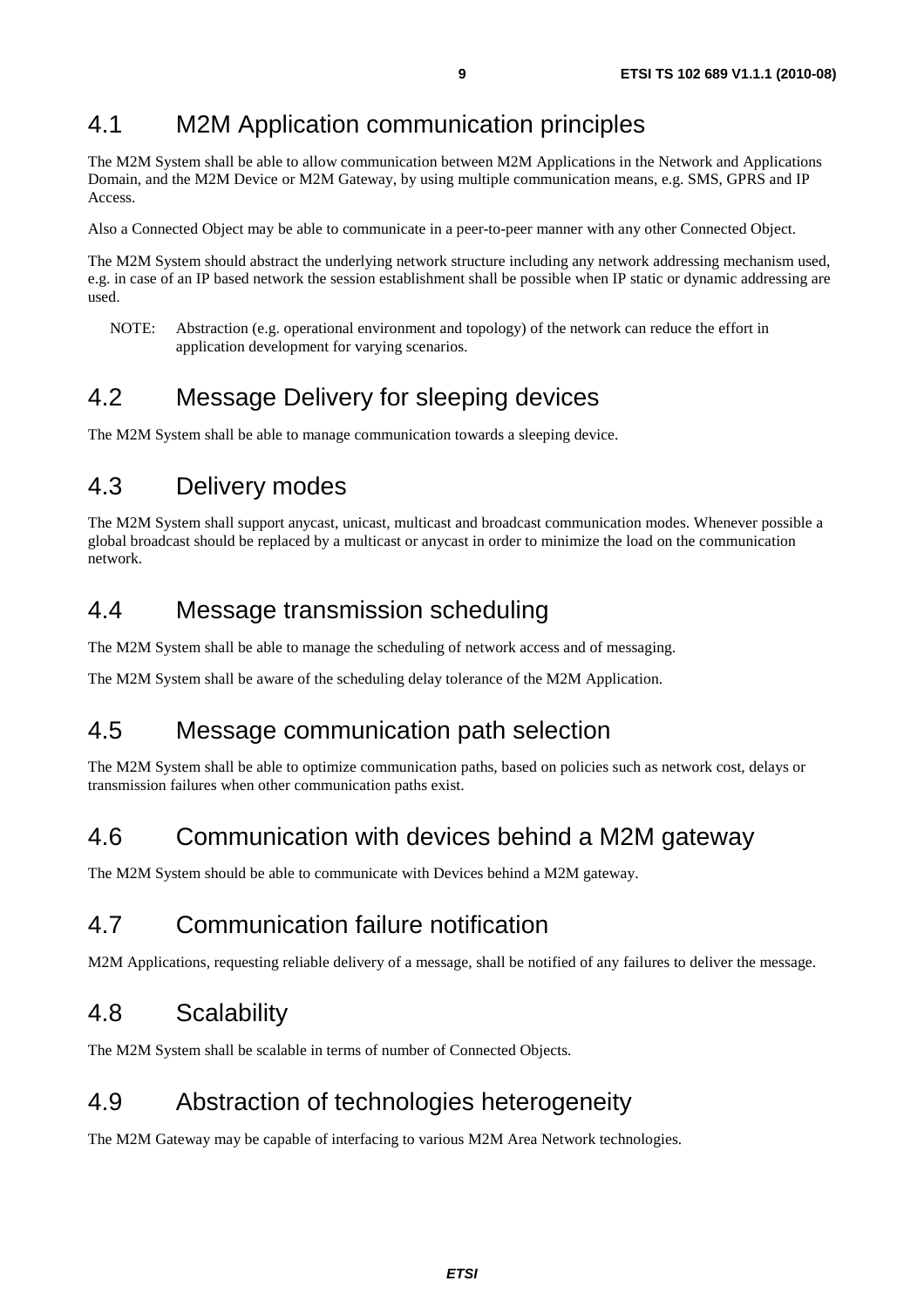# 4.10 M2M Service Capabilities discovery and registration

The M2M System shall support mechanisms to allow M2M Applications to discover M2M Service Capabilities offered to them.

Additionally the M2M Device and M2M Gateway shall support mechanisms to allow the registration of its M2M Service Capabilities to the M2M system.

# 4.11 M2M Trusted Application

The M2M Core may handle service request responses for trusted M2M Applications by allowing streamlined authentication procedures for these applications.

The M2M system may support trusted applications, that are applications pre-validated by the M2M Core.

#### 4.12 Mobility

If the underlying network supports seamless mobility and roaming, the M2M System shall be able to use such mechanisms.

# 4.13 Communications integrity

The M2M System shall be able to support mechanisms to assure communications integrity for M2M services.

#### 4.14 Device/Gateway integrity check

The M2M System shall support M2M Device and M2M Gateway integrity check.

### 4.15 Continuous connectivity

The M2M System shall support continuous connectivity, for M2M applications requesting the same M2M service on a regular and continuous basis. This continuous connectivity may be de-activated upon request of the Application or by an internal mechanism in the M2M Core.

# 4.16 Confirm

The M2M System shall support mechanisms to confirm messages. A message may be unconfirmed, confirmed or transaction controlled.

# 4.17 Priority

The M2M System shall support the management of priority levels of the services and communications services. Ongoing communications may be interrupted in order to serve a flow with higher priority (i.e. pre-emption).

### 4.18 Logging

Messaging and transactions requiring non-repudiation shall be capable of being logged. Important events (e.g. received information from the M2M Device or M2M Gateway is faulty, unsuccessful installation attempt from the M2M Device or M2M Gateway, service not operating, etc.) may be logged together with diagnostic information. Logs shall be retrievable upon request.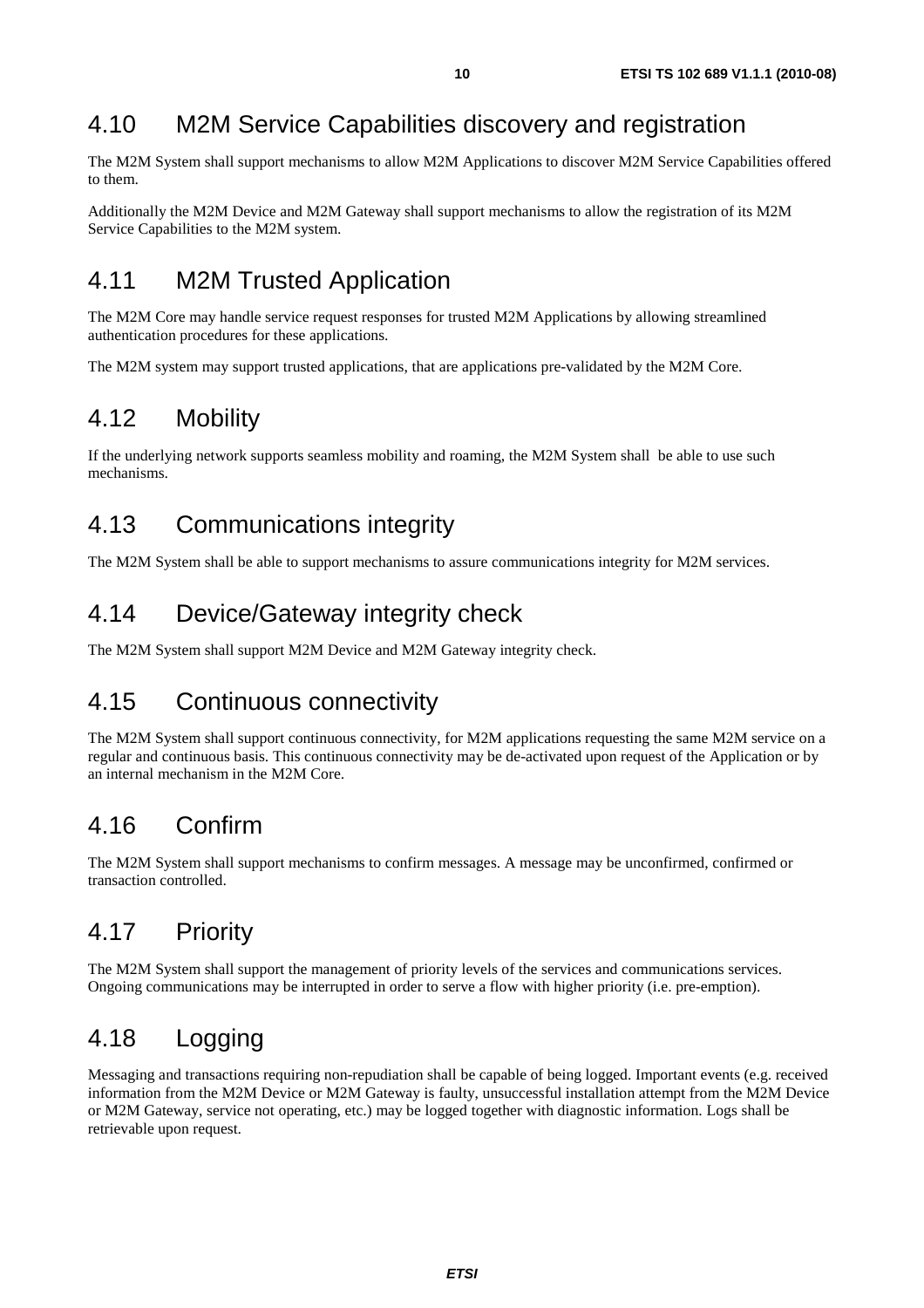#### 4.19 Anonymity

The M2M System shall be able to support Anonymity. If anonymity is requested by an M2M Application from the M2M Device side and the request is accepted by the network, the network infrastructure will hide the identity and the location of the requestor, subject to regulatory requirements.

#### 4.20 Time Stamp

The M2M System shall be able to support accurate and secure and trusted time stamping. M2M Devices and M2M Gateways may support accurate and secure and trusted time stamping.

### 4.21 Device/Gateway failure robustness

After a non-destructive failure, e.g. after a power supply outage, a M2M Device or Gateway should immediately return in a full operating state autonomously, after performing the appropriate initialization e.g. integrity check if supported.

#### 4.22 Radio transmission activity indication and control

The radio transmitting parts (e.g. GSM/GPRS) of the M2M Device/Gateway should be able to provide (if required by particular applications e.g. eHealth) a real-time indication of radio transmission activity to the application on the M2M Device/Gateway, and may be instructed real-time by the application on the M2M Device/Gateway to suspend/resume the radio transmission activity.

#### 4.23 Operator telco capabilities exposure

The M2M interface to the external M2M applications shall enable the exposition of telco operator capabilities (e.g. SMS, USSD, localization, subscription configuration, authentication (e.g. Generic Bootstrapping Architecture), etc). The service platform shall be able to provide access to non-M2M resources abstracted as M2M resources to provide to the applications a consistent use of the M2M capabilities.(e.g. to send an SMS to common cellular phones).

# 4.24 Location reporting support

The M2M System shall be able to report M2M Device/Gateway location to M2M applications when this information is available. The location information of the M2M device/M2M gateway may be determined by the underlying network procedures (taking into account relevant privacy/security settings for transfer of such information), by application-level information reported from the M2M device/ gateway application, or a combination of both.

# 4.25 Support of multiple M2M Applications

The M2M System shall support a mechanism to manage a multiple M2M Applications and to provide a mechanism to interact between multiple M2M Applications. This mechanism shall support as following:

- Maintenance of the list of registered M2M Applications.
- Maintenance of registration information of M2M Applications.
- Notification of newly registered M2M Applications towards the subscribing M2M Applications authenticated and authorized for the information exchange.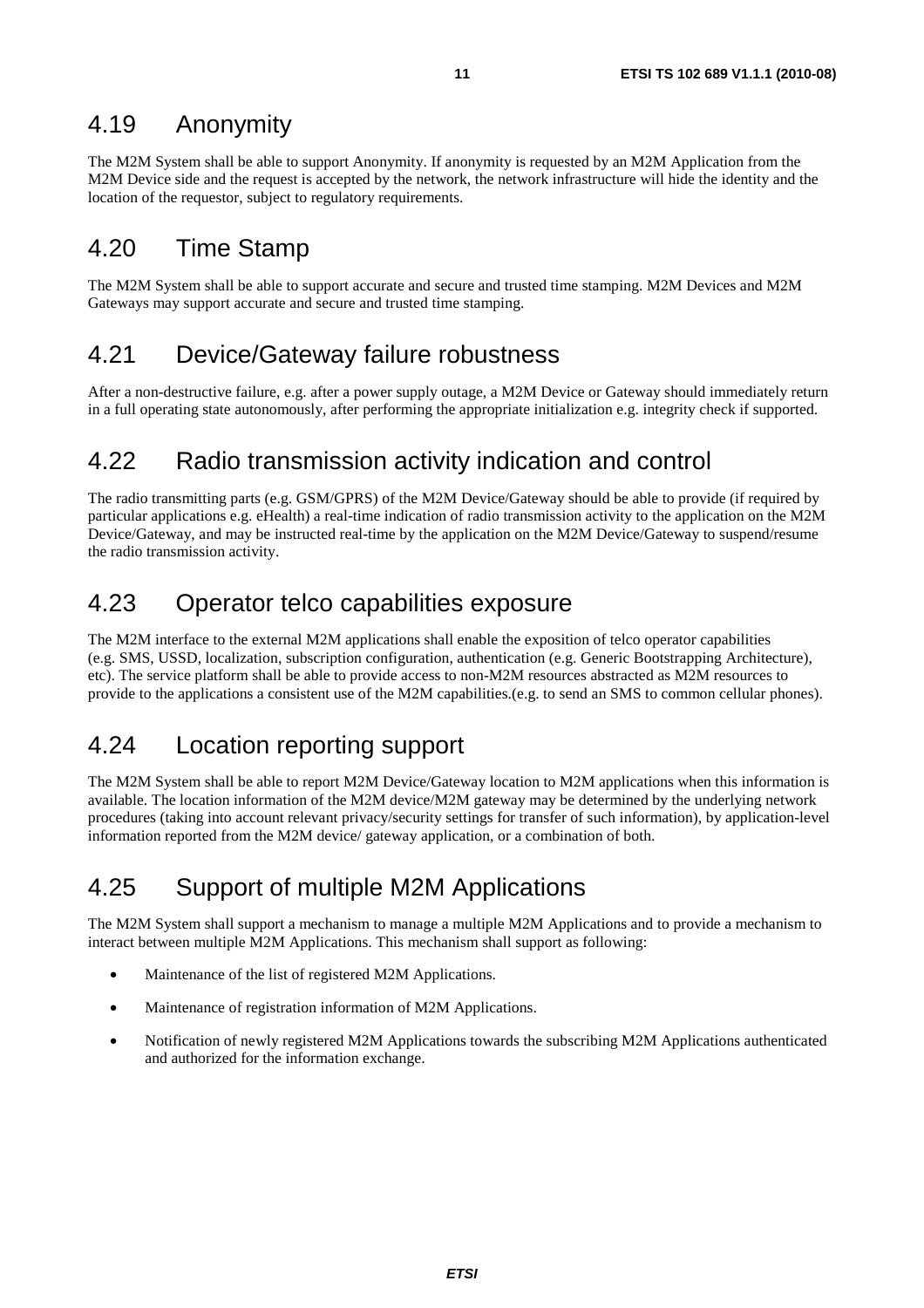# 5 Management

#### 5.1 Fault Management

#### 5.1.1 Proactive monitoring

The M2M System shall be capable of proactively monitoring the M2M system in order to attempt to prevent and correct errors.

#### 5.1.2 Diagnostics mode

The M2M System shall provide the means to allow diagnostics for M2M Application functioning.

#### 5.1.3 Connectivity test

The M2M System shall support testing the connectivity towards a selected set of Connected Objects (COs) at regular intervals provided the COs support the function.

#### 5.1.4 Fault discovery and reporting

The Connected Object (CO) operational status shall be monitorable, provided the CO supports the function.

#### 5.1.5 Fault Recovery by Remote Management

M2M devices may support remote management for fault recovery e.g. firmware update, quarantine device. After this operation of firmware update, the device may reboot to a known and consistent state.

#### 5.1.6 Service Level Agreement (SLA) monitoring

M2M devices and M2M gateways that support SLA monitoring may record for example power outages (including the duration, start time and end time), and communication outages (including the duration of lost connectivity, the start time and the end time).

### 5.2 Configuration Management

#### 5.2.1 Pre-provisioning and auto configuration of the M2M Devices and **Gateways**

The M2M Application or Capabilities in the Service Capabilities shall support autoconfiguration, that is without human intervention, of M2M Device or M2M Gateway when these are turned-on. The M2M Device or M2M Gateway may support autoconfiguration and registration to M2M Application functions.

The M2M System shall support mechanisms to perform simple and scalable pre-provisioning of M2M Devices/Gateways. The pre-provisioning mechanism shall be able to work even when the communication path to the M2M Device/Gateway is absent.

#### 5.2.2 M2M Area Network resilience

An M2M Device or M2M Gateway experiencing a fault shall not affect the normal operation of the M2M Area Network.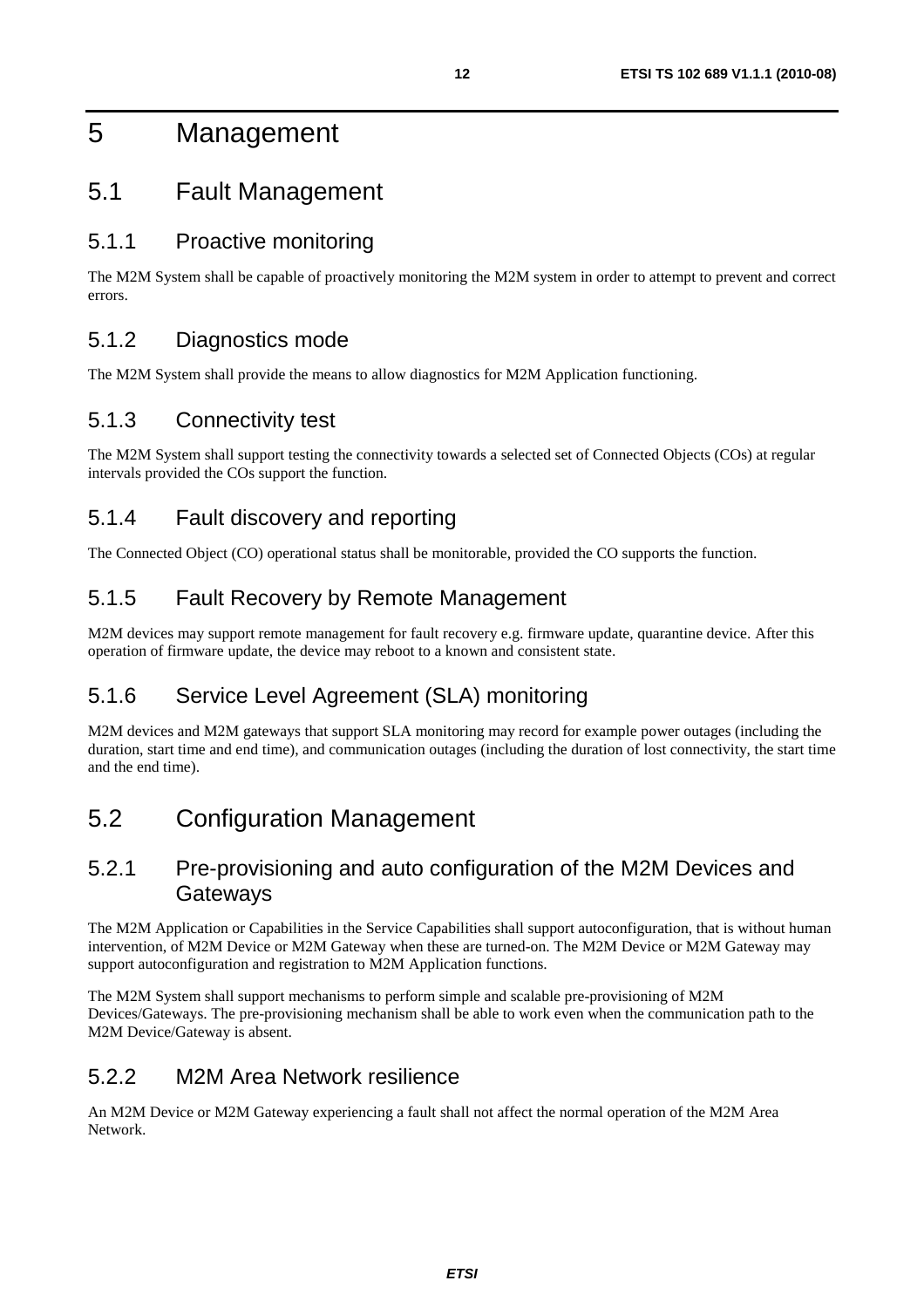#### 5.2.3 Time synchronisation

The M2M System should support time synchronisation. M2M Devices and M2M Gateways may support time synchronization. The level of accuracy and of security for the time synchronization can be system specific.

#### 5.2.4 Configuration Management

The M2M System and M2M Gateways shall support configuration management (i.e. manageability will depend on the end-system).

#### 5.3 Accounting

#### 5.3.1 Charging

The M2M System shall support the generation of charging information about the used M2M resources.

#### 5.3.2 Compensation mechanisms

The M2M System shall support the mechanisms required for secured and traceable compensation and micro-compensation.

# 6 Functional requirements for M2M services

#### 6.1 Data collection & reporting

The M2M System shall support the reporting from a specific M2M Device or M2M Gateway or group of M2M Devices or group of M2M Gateways in the way requested by the M2M Application as listed below:

- a periodic reporting with the time period being defined by the M2M application;
- an on-demand reporting with two possible modes. One is an instantaneous collecting and reporting of data, the other one is a reporting of the data that were pre-recorded at the indicated specific time period;
- a scheduled reporting; or
- an event-based reporting.

#### 6.2 Remote control of M2M Devices

The M2M System shall support the capability for an Application to remotely control M2M Devices that support this capability.

#### 6.3 Group mechanisms

The M2M System shall support a mechanism to create and remove groups, and to introduce an entity into a group, modify the invariants (i.e. characteristics) of the members in a group, remove an entity from a group, list members of a group, check for an entity's membership in a group, search entities in a group, and identify all groups where the entity is a member.

### 6.4 Quality of Service (QoS)

The M2M System should be able to make use of the Quality of Service (QoS) supported by underlying networks. M2M applications or service capabilities may use QoS capabilities of the underlying networks when implemented by the system.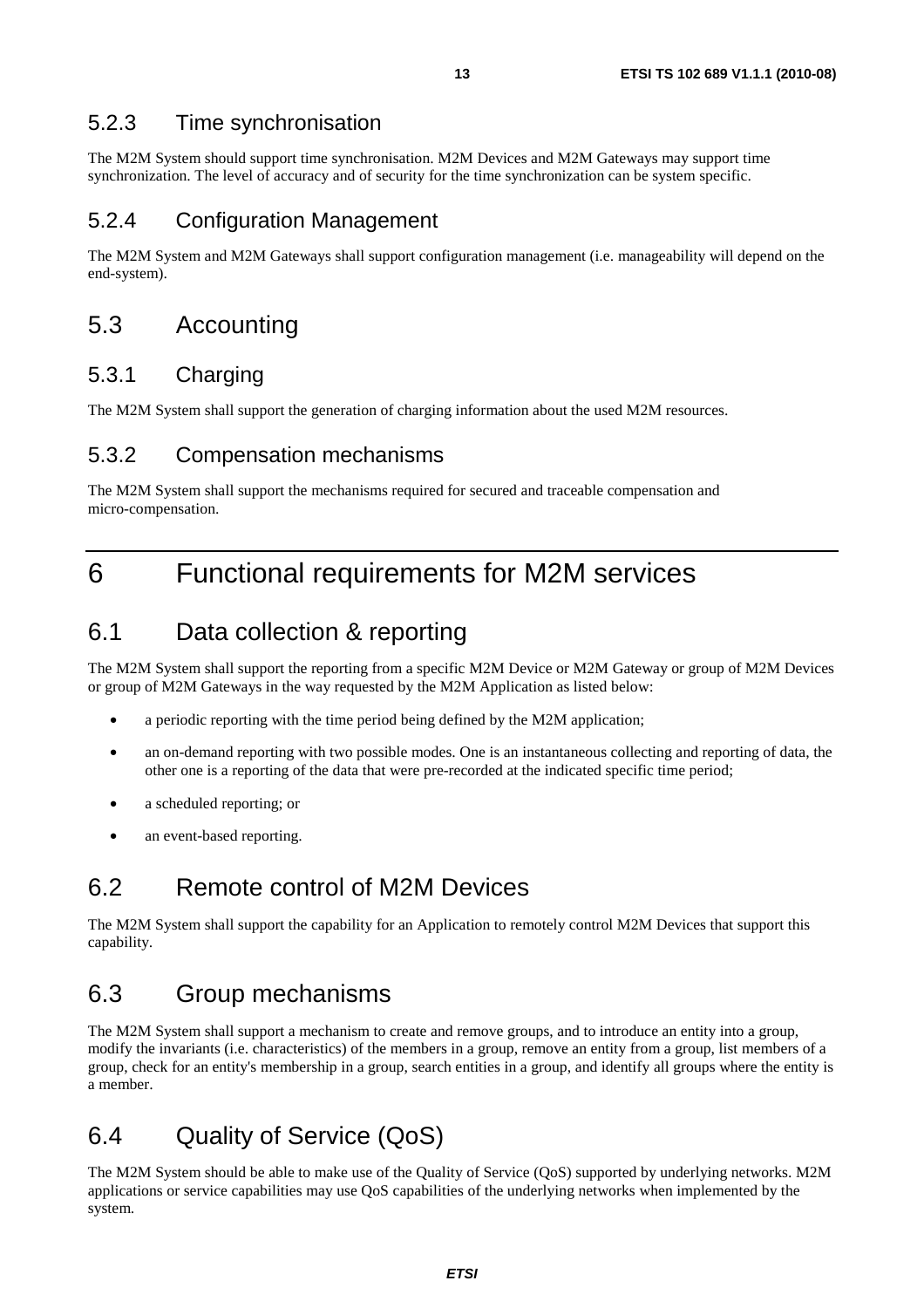# 6.5 M2M Devices/Gateways type varieties

The M2M System shall be able to support a variety of different M2M Devices/Gateways types, e.g. active M2M Devices and sleeping M2M Devices, upgradable M2M Devices/Gateways and not upgradable M2M Devices/Gateways.

The M2M system should support parameter constrained operations where the parameters are controllable resources like CPU, memory size, battery level, etc.

# 6.6 Information reception

The M2M System shall support the following mechanisms for receiving information from M2M Devices and M2M Gateways:

- Receiving unsolicited information (passive retrieval).
- Receiving scheduled information.
- Operating particular algorithms for retrieving information (e.g. round robin, random within given time window, round robin groups with random reply in given time window).

### 6.7 Reachability

The M2M System may be aware of the reachability state of the objects.

#### 6.8 Asymmetric flows

M2M Devices and Gateways should support asymmetric flows.

#### 6.9 Paths diversity

The M2M System should support physical paths diversity if required by the M2M Application.

#### 6.10 Heterogeneous M2M Area Networks

The M2M System shall be capable of interfacing heterogeneous M2M Area Networks. This may be achieved at the M2M Gateway.

#### 6.11 Information collection & delivery to multiple applications

The M2M System shall support the ability for multiple M2M Applications to interact with the same M2M Devices simultaneaously.

#### 6.12 Management of multiple M2M Devices/Gateways

The M2M Application shall be able to interact with one or multiple M2M Devices/Gateways, e.g. for information collection, control, either directly or through using M2M Service Capabilities.

### 6.13 M2M Devices/Gateways description

M2M characteristics of the M2M Device/Gateway may be either preconfigured in the M2M System or provided by the M2M Device/Gateway to the M2M System; the characteristics provided by the M2M Device/Gateway take precedence over the preconfigured characteristics.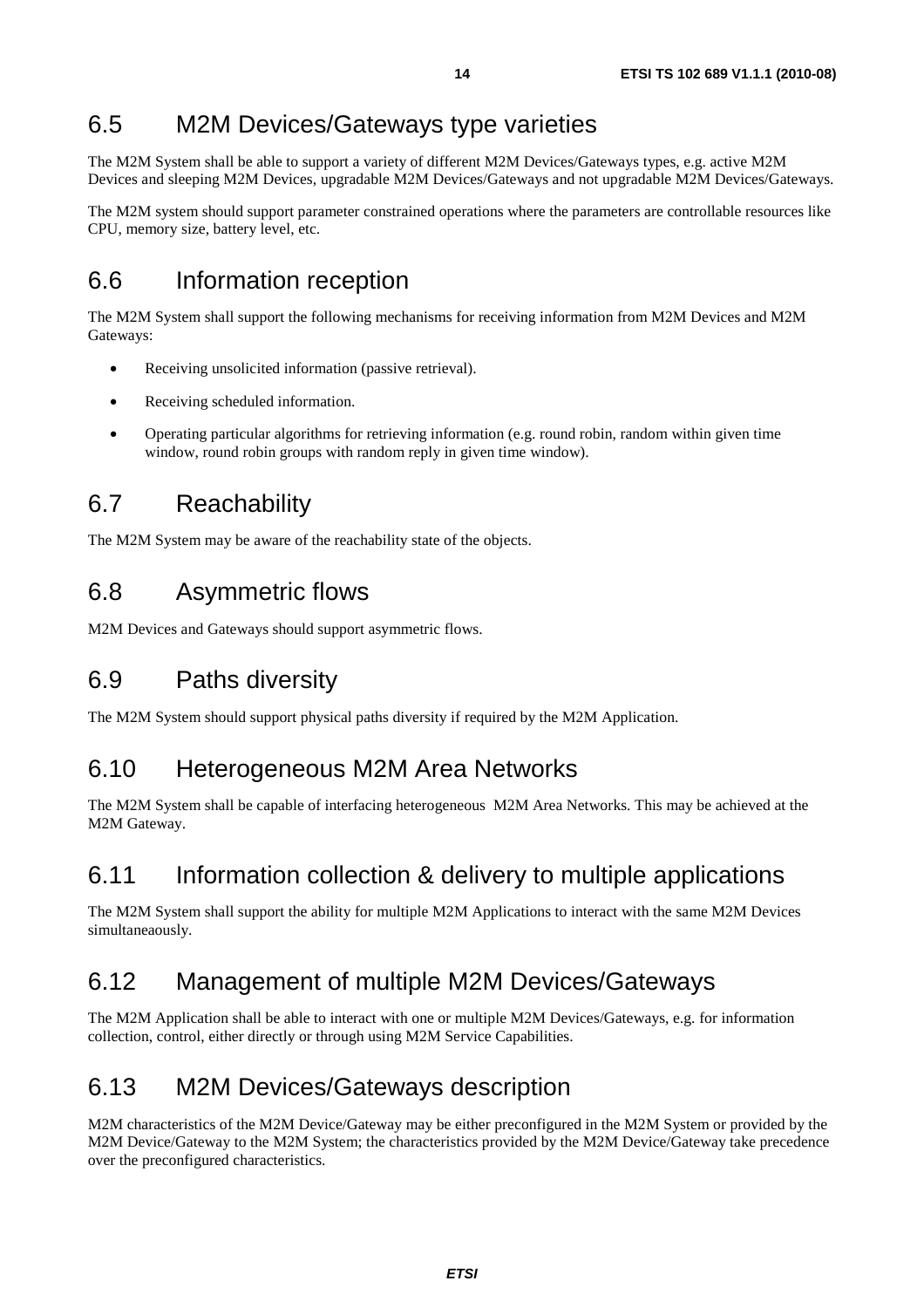M2M characteristics consist of the static information such M2M capabilities that may be assigned to M2M Devices and Gateways and the dynamic information such as location, state, availability, that may be associated to M2M Devices and Gateways.

# 7 Security

In this clause we elaborate on the security requirements for the M2M System. We expand on the basic requirements of confidentiality, integrity, authentication, and authorization and provide specific examples of potential threats that the system should be protected against.

# 7.1 Authentication

The M2M system shall support mutual authentication of the M2M Core and the M2M Device or M2M Gateway, and one-way authentication of the M2M Device or M2M Gateway by the M2M Core. For example mutual authentication may be requested between a service provider and the entity requesting the service. The parties may choose the strength of authentication to ensure appropriate level of security.

Each service shall be able to perform authentication independently of other services.

For M2M Devices connected via an M2M Gateway, the authentication of the M2M Device may be performed directly to the M2M System or to the authenticated M2M Gateway.

#### 7.2 Authentication of M2M service layer capabilities or M2M applications

When there is a request for data access or for M2M Device/Gateway access, the M2M Device or M2M Gateway shall be able to mutually authenticate with the M2M Service Capabilities or M2M Applications from which the access request is received.

# 7.3 Data transfer confidentiality

The M2M System shall be able to support appropriate confidentiality of the data exchange. A particular M2M application may or may not require the use of such confidentiality.

# 7.4 Data integrity

The M2M System shall be able to support verification of the integrity of the data exchanged.

### 7.5 Prevention of abuse of network connection

M2M security solution should prevent unauthorized use of the M2M Device/Gateway.

# 7.6 Privacy

The M2M System shall be capable of protecting privacy.

#### 7.7 Multiple actors

Multiple actors are involved in the end-to-end M2M service. The M2M System shall allow for such different actors to deliver the service in collaboration, maintaining security of the end-to-end service.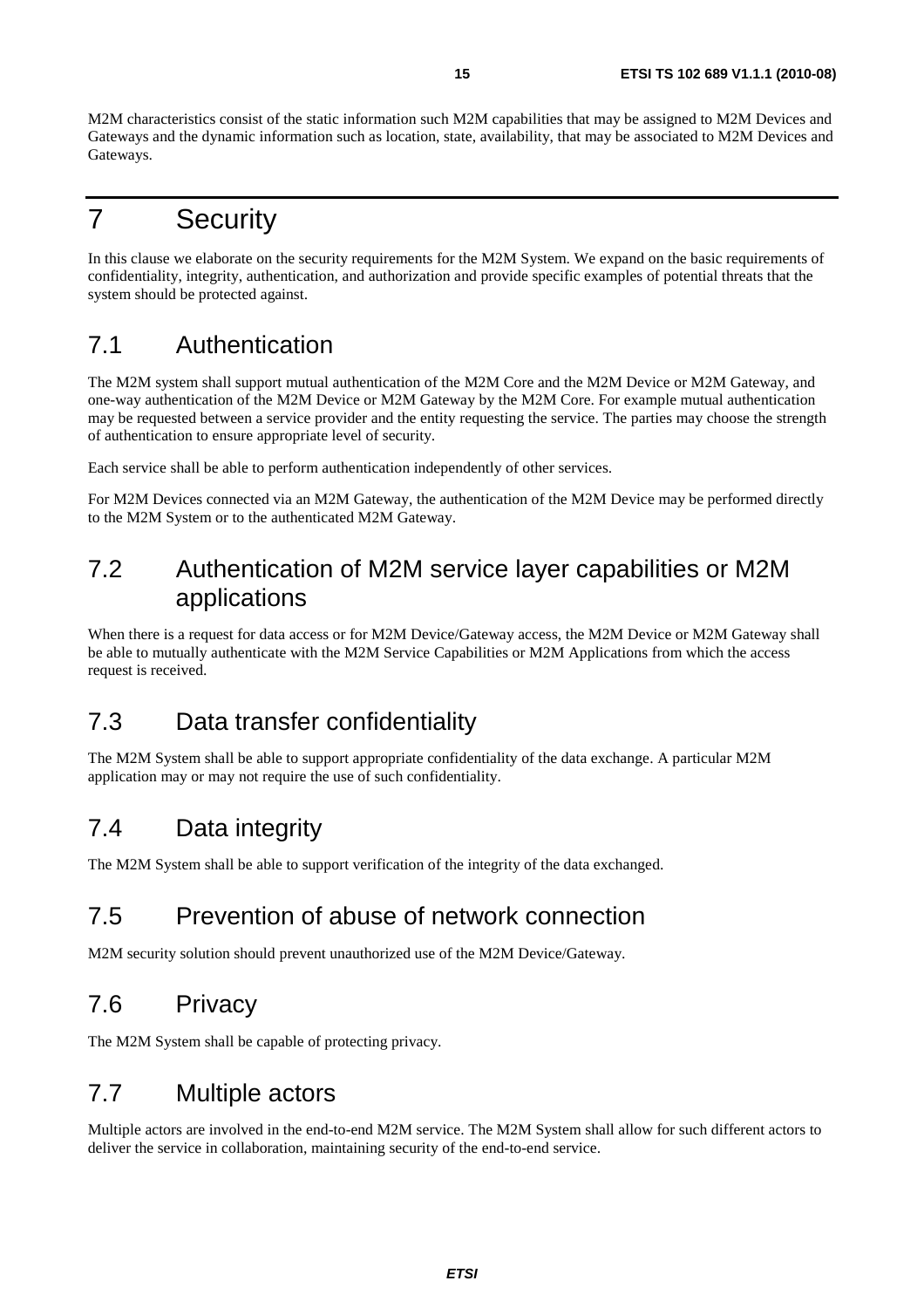For example, M2M services can involve three different actors contributing to the delivery of the service. The cellular network provider may be separated from the M2M application provider. A third party that may be involved is the M2M operator or mobile virtual network operator (MVNO) that sits between the cellular network operator and the application provider. When an MVNO is involved, it typically plays the role of the network provider as the M2M cellular device's home network is with the MVNO, i.e. MVNO has the HLR/HSS entry for the device.

### 7.8 Device/Gateway integrity validation

The M2M System shall be able to support a mechanism for M2M Device/Gateway integrity validation. The M2M Device/Gateway may or may not support integrity validation. If the M2M Device/Gateway supports integrity validation and if the device/gateway validation fails, the device/gateway shall not be allowed to perform device/gateway authentication.

The mechanism for device/gateway integrity validation may be initiated upon query from the M2M System or may be autonomously started locally by the M2M Device/Gateway at any time.

The M2M System may remotely get the historical log of tamper detection in a M2M Device/Gateway if supported by the device/gateway.

### 7.9 Trusted and secure environment

M2M devices that require device integrity validation shall provide a trusted execution environment. The Trusted Environment (TrE) shall be a logical entity which provides a trustworthy environment for the execution of sensitive functions and the storage of sensitive data. All data produced through execution of functions within the TrE shall be unknowable to unauthorized external entities. The TrE shall perform sensitive functions (such as storing secret keys and providing cryptographic calculations using those secret keys) needed to perform M2M device integrity check and device validation.

#### 7.10 Security credential and software upgrade at the Application level

Where permitted by the security policy, M2M System shall be able to remotely provide the following features, at the Application level:

- Secure updates of application security software and firmware of the M2M Device/Gateway.
- Secure updates of application security context (security keys and algorithms) of the M2M Device/Gateway.

This functionality should be provided by a tamper-resistant environment e.g. TrE or security element in M2M Devices/Gateways supporting this functionality.

# 8 Naming, numbering and addressing

#### 8.1 Naming

The M2M System should be able to reach the M2M Devices or M2M Gateways using M2M Device Names or M2M Gateway Names respectively.

The M2M System should be flexible in supporting more than one naming scheme.

#### 8.2 Identification

The M2M System should support identification of COs or groups of COs by their names, temporary id, pseudonym (i.e. different names for the same entity), location or combination thereof (e.g. URIs or IMSI).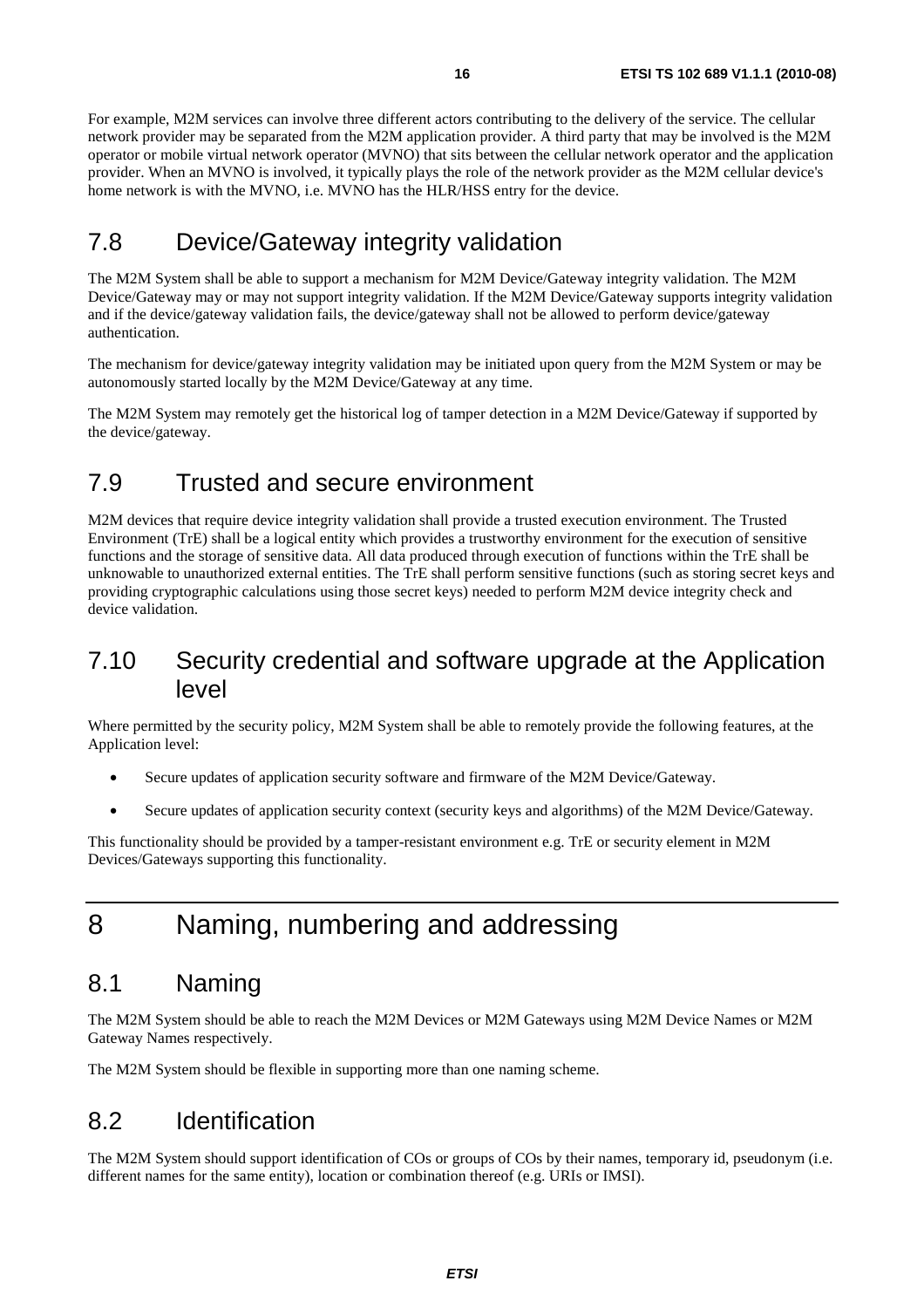It shall be possible to reuse names for certain classes of devices or for devices operating in certain (i.e. resource constrained) environments.

# 8.3 Addressing

The M2M System shall allow flexible addressing schemes, including:

- IP address of CO.
- IP address of group of COs (including multicast address).
- E.164 addresses of CO (e.g. MSISDN).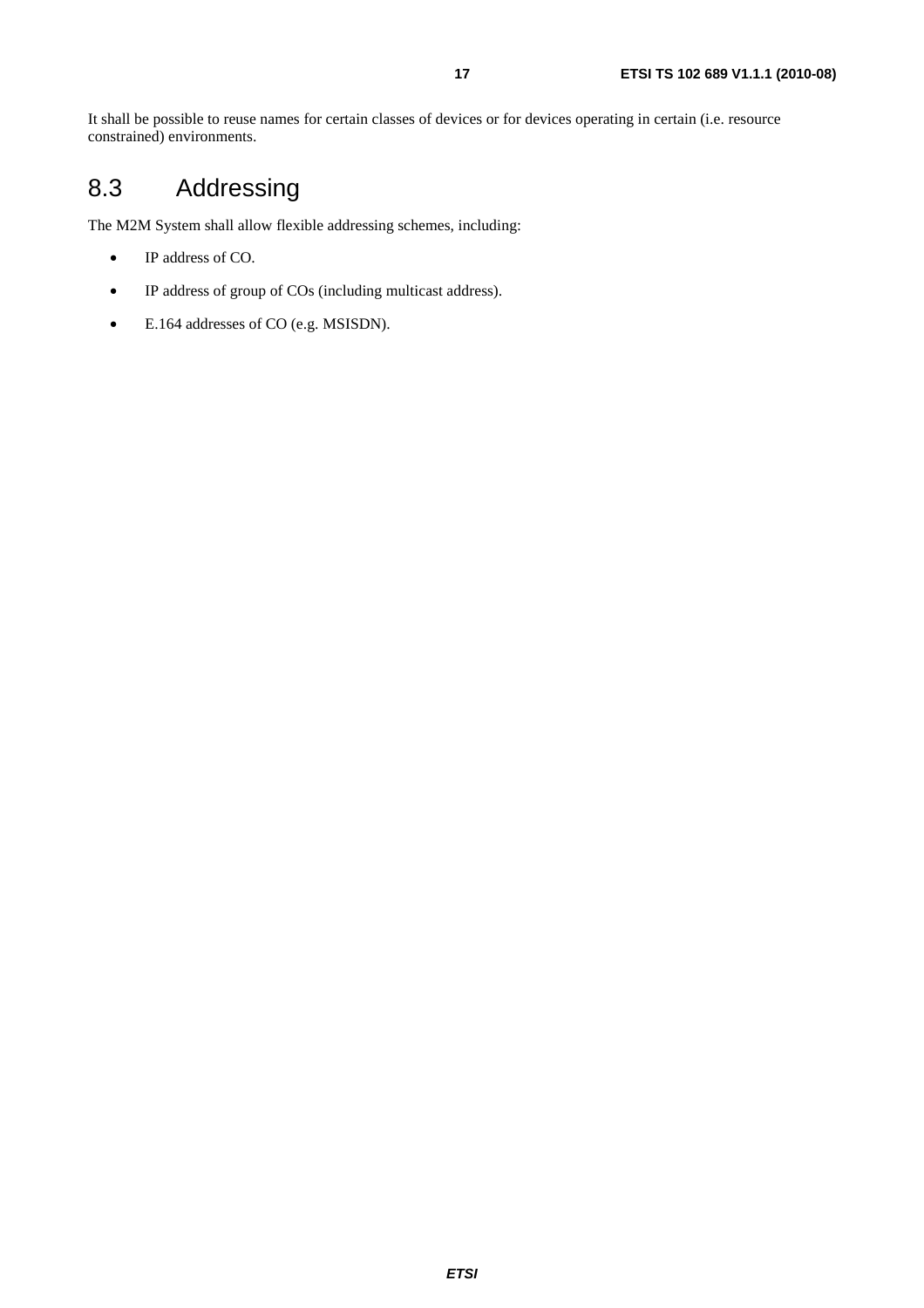# Annex A (informative): M2M System Overview

# A.1 High Level System Architecture

In order to facilitate the understanding of some of the terms used in the present document, figure A.1 provides a High-Level M2M System Architecture (HLSA).



**Figure A.1: M2M high level system overview** 

The M2M system Architecture includes M2M Device domain, and a Network and applications domain. The HLSA is based on existing standards regarding the network domain extended with M2M specificities.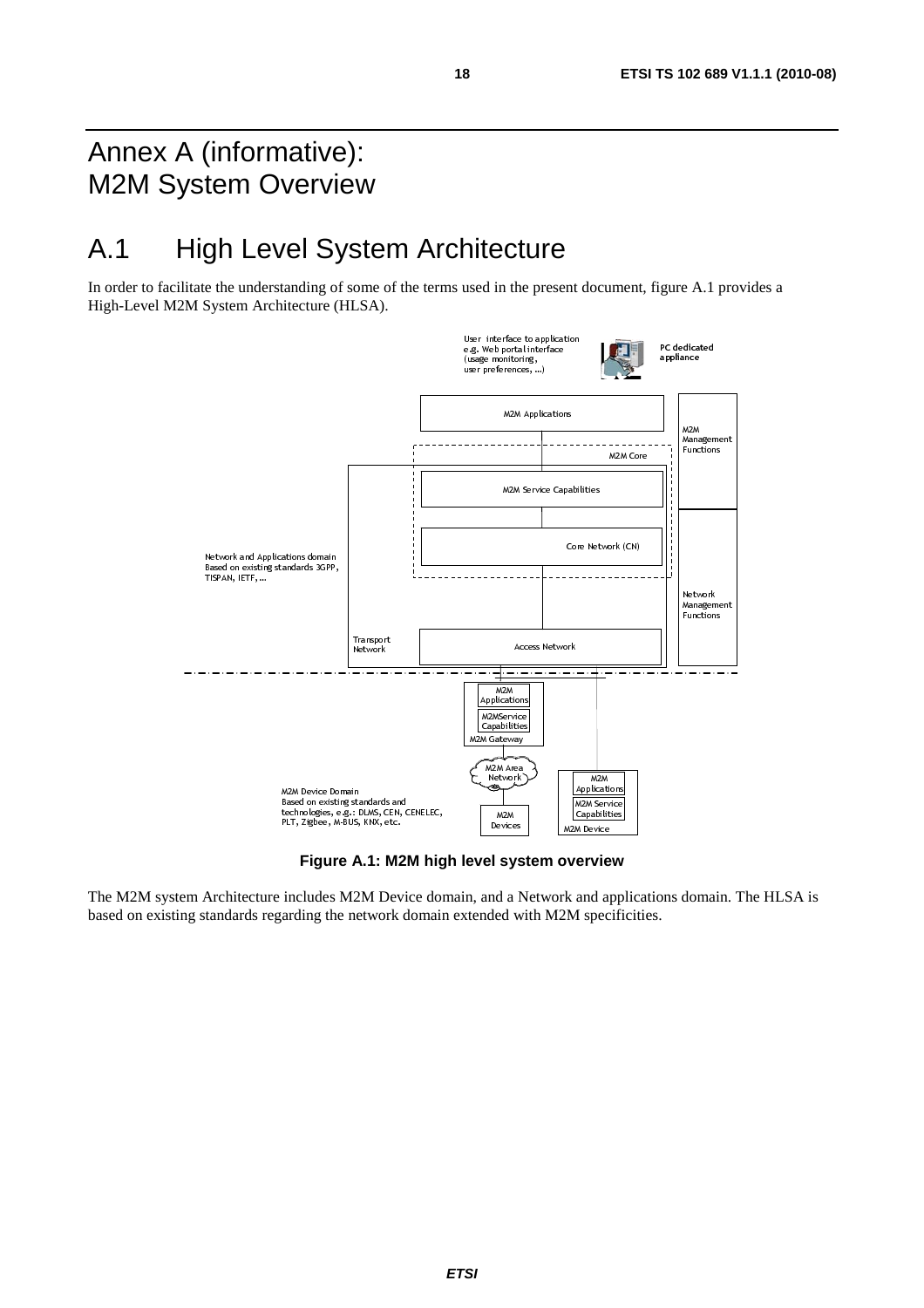# Annex B (informative): M2M use cases

# B.1 M2M use cases generalised from SCP UICC

The following use cases are generalised from [i.8] UICC for Machine-to-Machine (M2M) applications.

#### B.1.1 Track and trace use cases

Track and trace use cases are mainly automotive related, but also related to tracking and trace of goods in production environments and retail, e.g. based on RFID technology.

M2M applications within the automotive industry are focused on delivering enhanced security for people (emergency call applications) or assets (theft tracking applications). Fleet management applications focus on increased operational efficiency and increased incremental revenue. These services are broad ranging and include remote diagnostics, navigation systems, pay-as-you-drive (insurance, in-car services), etc.

For use cases in the automotive sector there are common automotive criteria. The Automotive Electronics Council (AEC) was established for the purpose of establishing common part-qualification and quality-system standards directly addressing product reliability. The AEC Component Technical Committee is the standardization body for establishing standards for reliable, high quality electronic components.

The automotive market increasingly requires that semiconductor suppliers provide products compliant to the AEC-Q100 standard and ISO 16750 [i.7] (provides guidance regarding environmental conditions commonly encountered by electrical and electronic systems installed in automobiles) as such the M2M Devices and modules should comply with all these requirements.

#### **Use case - Emergency Call**

The in-vehicle emergency call system can save lives by automatically or manually sending the accurate location and driver information to an emergency centre. In this use case, an in-vehicle M2M communication module enables the transfer of emergency call data between the vehicle and an emergency service.

In this use case, a vehicle has a built-in M2M communication module which is connected to sensors that can identify an occurring accident. In case of an accident the module automatically sets up a connection to an emergency centre and sends information about the location, an indication about the level of the accident and maybe other additional information that might be available and evaluated as useful. (These services may be implemented via applications residing inside the M2M module). A key criterion for this use case is that the M2M module and its interfaces are able to survive and operate after a shock caused by an accident. Additionally, the automotive industry has indicated that the size of the M2M module and the ability of the module to communicate whilst in a normal automotive environment, over the expected vehicle lifetime, are important.

#### **Use case - Fleet Management**

For this use case, a vehicle has a built-in M2M communication module which is typically owned by a company (not the user). The module collects information, for example: location, timings, traffic jams, maintenance data and transport environmental conditions. This information can be sent by the module via a mobile network to a server application where it can be used to track the vehicle and deliveries.

Using the retrieved information, a server application can effectively optimise the delivery plan and route. The adjusted delivery plan is then sent via the mobile network to the vehicle and appropriate information can be displayed to the driver. Additionally, based on the maintenance related information, maintenance can be planned or remote maintenance performed. In addition, environmental sensors can be used to retrieve information on the storage environment and condition of product being transported.

Key criterion for this use case is the ability of the M2M communication module to communicate whilst in a normal automotive environment, over the expected vehicle lifetime.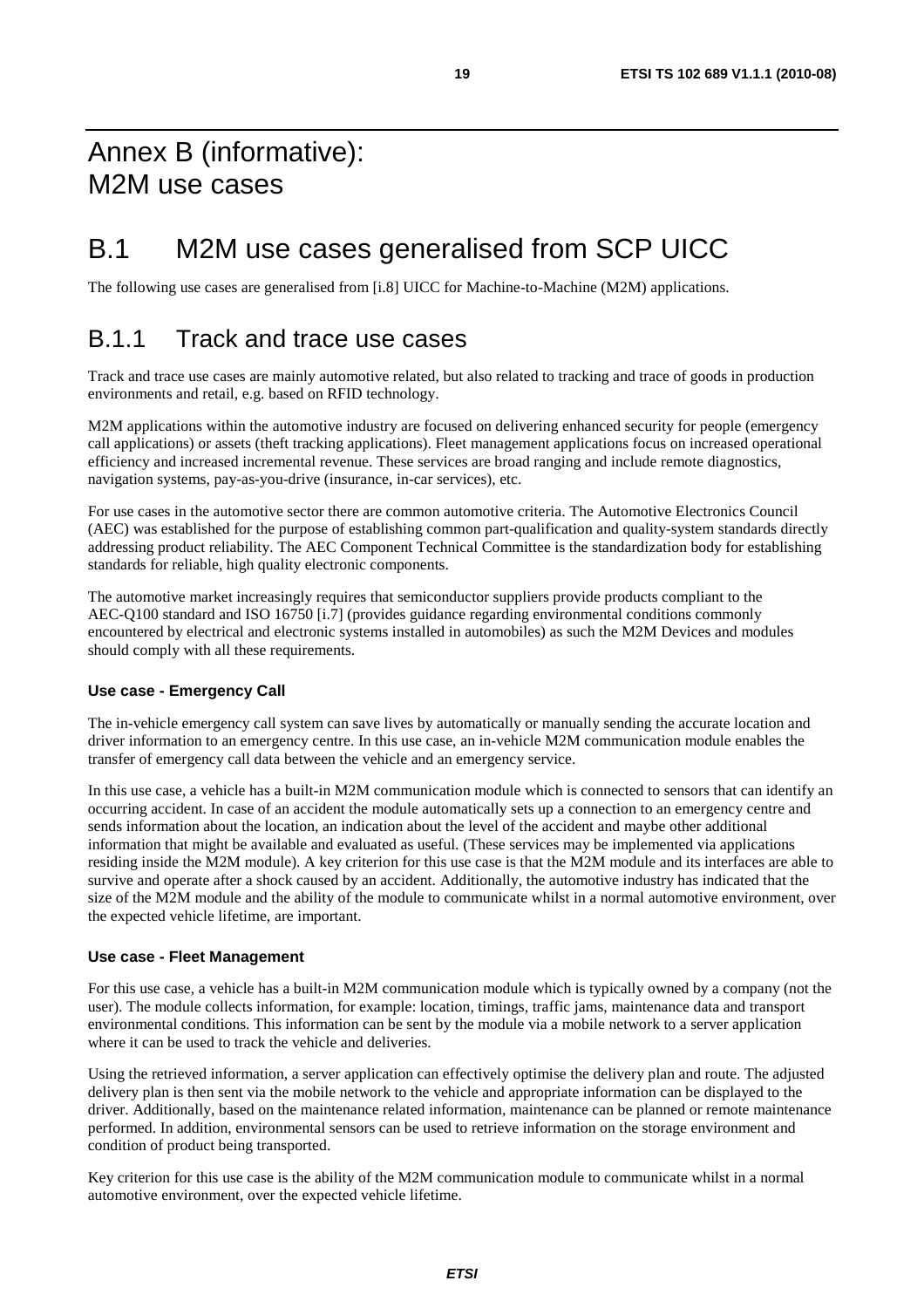#### **Use case - Theft Tracking**

Currently, the theft of automobiles is usually prevented in one of two ways, either by deterring the thief with an alarm system or by preventing the engine from starting with an immobiliser system. These systems however can be evaded, for example by quickly disabling or ignoring the alarm system, or transporting the vehicle without the aid of the engine.

In this use case the introduction of M2M allows for the possibility of preventing the theft itself or recovering the vehicle, for example by theft tracking. It is envisioned that the M2M module will allow secure communication over the network to a third party entity.

M2M in this use case will have to function in an extended temperature and humidity range not usual for a terminal. In addition, the connection with the M2M communications module will have to withstand the vibration produced by the engine of the vehicle as well as by the vehicle on the road. To keep M2M module from suffering the same fate as numerous alarm systems, it needs to be protected against theft and misuse, for example through M2M UICC to vehicle and/or communications module pairing.

Another factor in this environment is the often limited space available to conceal or secure the system from theft and misuse, which means that the size of M2M modules should be kept small. In order to make it available to a large segment of the automobile market, in some cases, the M2M module should be integrated in mass produced modules as generally required by the automobile manufacturer groups. As vehicles are built to have a lifetime that may easily extend beyond ten years, but also keeping the costs of maintenance to a minimum, lifetime expectation is also a factor.

#### B.1.2 Monitoring use cases

M2M applications within this category are either used to monitor and control utilities consumption, or monitor, track and trace persons, animals or assets.

#### **Use case - Metering/Prepaid delivery of utilities (water, gas, electricity)**

The utility companies deploy intelligent metering services by installing M2M communication modules on metering devices which can send information automatically or on demand to a server application which can, for example, be used to automatically bill the metered resource. In this use case the purpose is either to improve energy performance and efficiency through the delivery of a much more accurate picture of consumption, efficiency and cost, while also delivering the end user actual usage without human intervention. This in turn provides a positive environmental impact. In the opposite direction information inside the metering device may be securely updated (over the air).

Metering devices are often placed in harsh environments. In many metering devices space is very limited, meaning the size of the M2M communication module needs to be minimised. Metering devices may be produced in high volumes, which require that the M2M modules can be integrated in an industrialised process. As sensitive data might be stored, the modules need to be protected against theft and misuse.

An extension of the above use case for metering of gas, electricity, water, is based on pre-payment. A household can purchase a specific volume of gas, electricity, water, etc. by pre-payment. The information about the purchased volume is securely transmitted (over the air) to the metering device and then securely stored inside the M2M modules. During consumption the actual information about the consumed volume is transmitted to the M2M module. When the purchased volume has been consumed the supply can be stopped.

This use case implies the ability to perform secure transactions between the M2M module and the controlled metering device. This may also include the possibility to securely perform control operations e.g. stopping the delivery.

#### **Use case - Person/Animal protection**

In this use case persons and/or animals are equipped with portable devices containing a M2M communication module, and optionally a GPS function, which sends information automatically or on demand to a server application which can monitor the status and positioning of the persons or animals. The purpose is to improve security and/or remotely monitor the status while also being able to track and trace either the person or the animal. These services may be implemented via applications residing inside the M2M module/UICC.

For persons, the typical applications are lone worker, healthcare, elderly or child monitoring. For animals, the typical application is track and trace.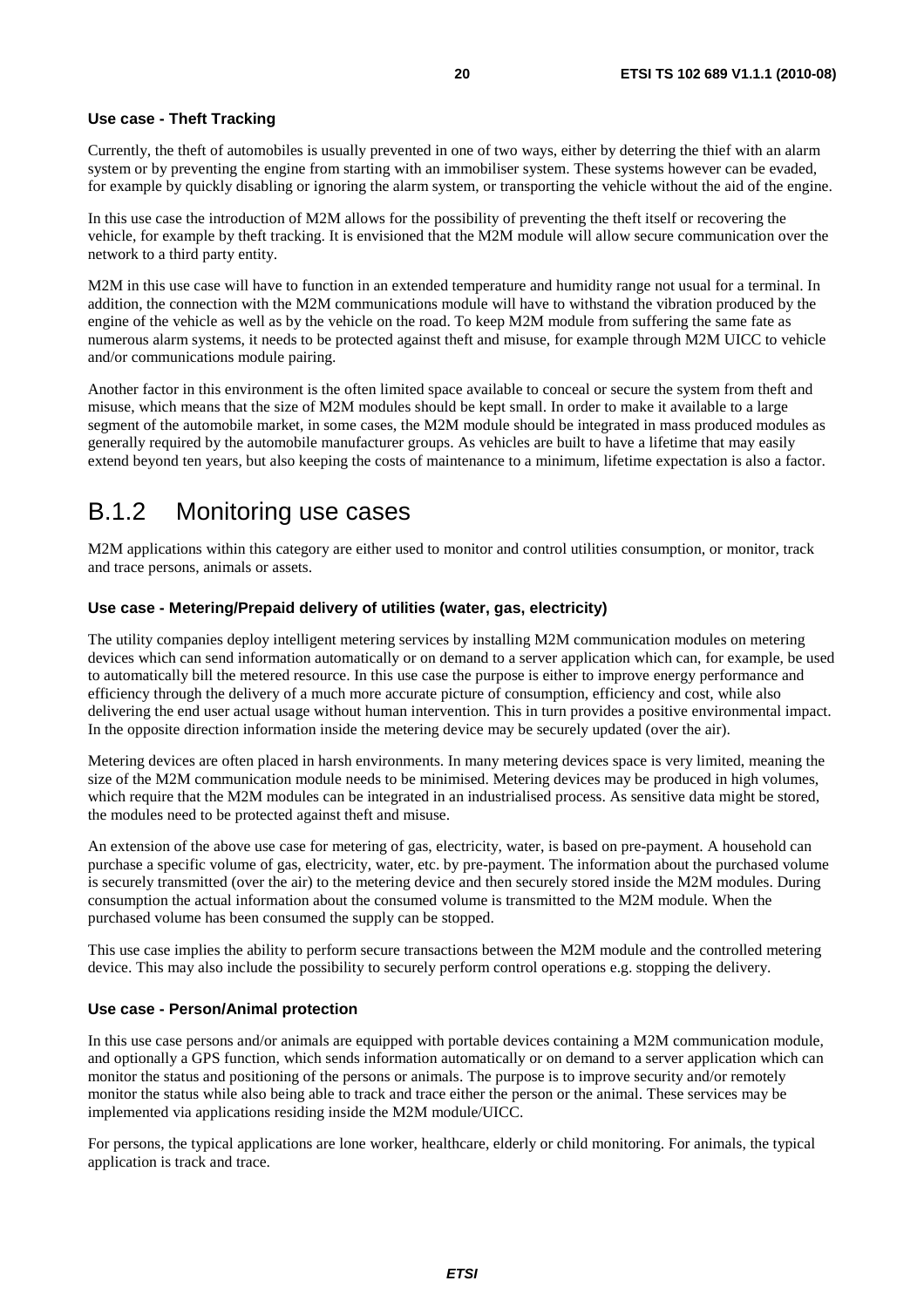The portable devices are often placed in harsh environments; this means that they are undergoing strong vibrations or even shocks. The space is very limited, meaning the size of the M2M communication module needs to be minimised. As sensitive data might be stored, the module needs to be protected against theft and misuse.

#### **Use case - Object protection**

This use case is very similar to the above (persons/animal protection). Objects are equipped with portable devices containing a M2M communication module, and optionally a GPS function, which sends information automatically or on demand to a server application which can monitor the status and positioning of those objects. (These services may be implemented via applications residing inside the M2M module/UICC).

The purpose of this application is to track and trace.

The portable devices are often placed in harsh environments. This means that they are undergoing strong vibration or even shock, extreme temperature, humidity or corrosive environments such as salt water.

The space is also very limited, meaning the size of the M2M communication module needs to be minimised. In many cases the device should be small enough to be hidden.

As sensitive data might be stored, the module needs to be protected against theft and misuse.

#### B.1.3 Transaction use cases

#### **Use case - PoS Terminals (Point of Sale Terminals)**

Today most Point of Sales terminals are connected via a wired connection. For the use in locations like bars, restaurants, etc. this means they are mounted or placed at a fixed position, and the person who wants to perform a transaction needs to go to the location of the PoS terminal. This causes inconveniences for the sales person/waiter as well as for the customer. In the case of remote located PoS terminals, e.g. parking meters, ticketing machines, etc. these require a wired connection which is often difficult and costly to be installed and may also be exposed to damages. Another option is to connect PoS terminals via a (local) wireless connection which imposes some security constraints.

The introduction of the M2M modules into this environment allows additional possibilities for applications, as M2M communication modules can be installed into wireless PoS terminals, street parking and ticketing machines, etc. to provide communication for credit or debit card on-line transactions. The use of a M2M communication module can offer a secure communication channel.

Typically these devices including the M2M communication module will need to pass specific security requirements for financial transactions.

#### B.1.4 Control use cases

#### **Use case - Controlling vending machines**

Today, vending machines are placed in various locations like e.g. inside office buildings, public buildings, public outside places, railway stations, etc. The re-filling and maintenance of vending machines is today done by dedicated personnel who have to visit the vending machines at regular intervals to check the fill-levels, re-fill the machines, perform maintenance and identify damages or malfunction.

The introduction of M2M into this environment allows additional possibilities for optimisation of the operation of vending machines. By allowing access to a (mobile) telecommunication network, the M2M modules can be used by a built-in M2M communications module to provide authenticated information about the current status of the vending machine via the network to a background service. Via this connection it is possible to transmit information about the current fill-levels, maintenance status, possible damages, malfunctions, etc. Additionally it is possible to transmit updates of e.g. pricing information or perform remote maintenance. This way the vending machines need only to be visited as required.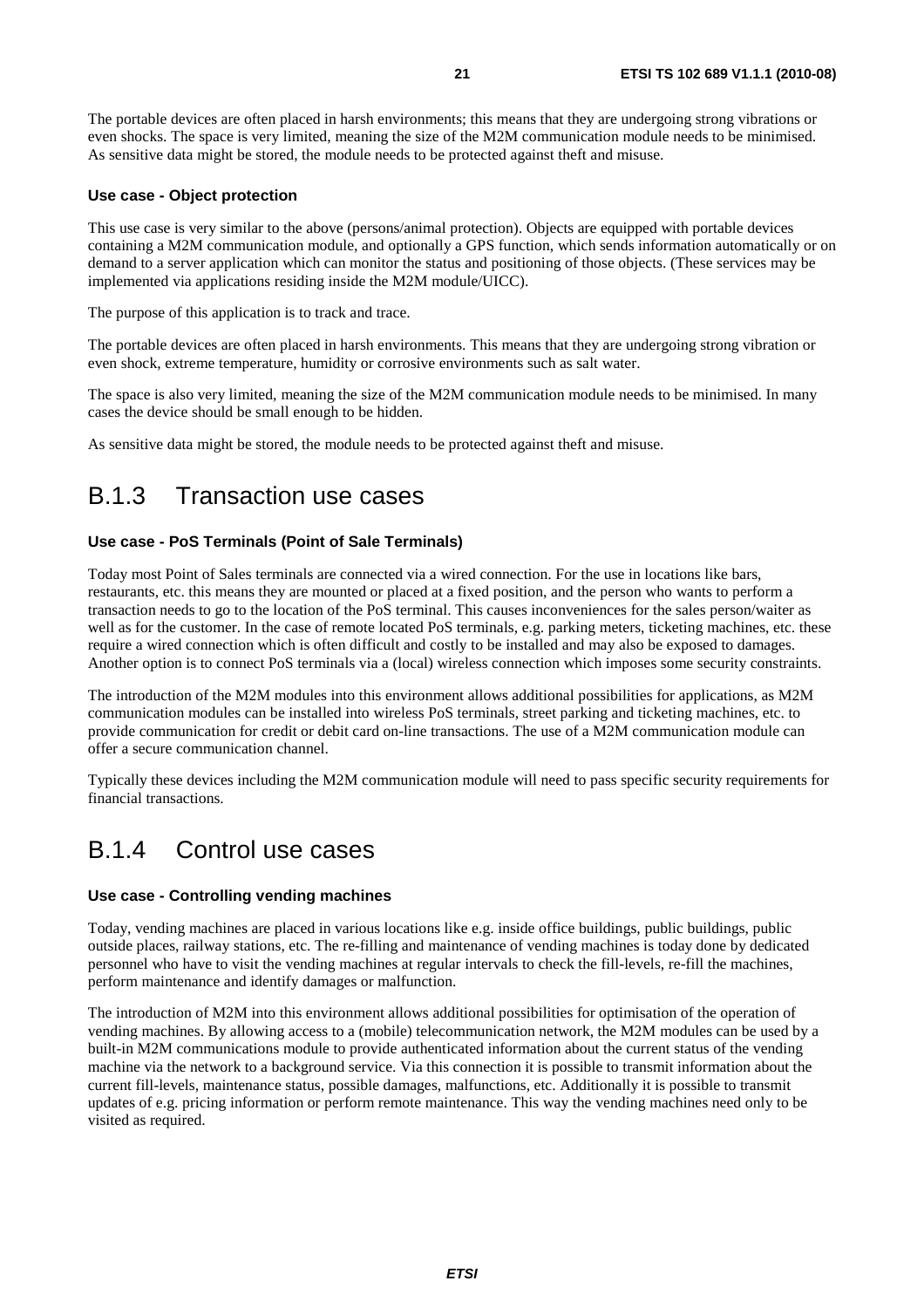#### **Use case - Controlling production machines**

Today, production machines are placed normally inside production facilities which, depending on these facilities may expose the production machine to harsh environments. The repair and maintenance of production machines is today done by dedicated personnel who have to visit the production machines at regular intervals to repair, perform maintenance and identify damages or malfunction.

The introduction of M2M into this environment allows additional possibilities for optimisation of the operation of production machines. By allowing access to a mobile telecommunication network, the M2M modules can be used by a built-in M2M communications module to provide authenticated information about the current status of the production machine via the network to a background service. Via this connection it is possible to transmit information about the current maintenance status, possible damages which may lead to malfunctions, etc. Additionally it is possible to transmit updates of e.g. updated software or perform remote maintenance, e.g. via Over-The-Air functionality. This way the production machines need only to be visited as required.

# B.2 Compensation use cases

#### B.2.1 Utility account management for prepaid

A consumer, with a prepaid arrangement, receives an indication (e.g. on the Local display) that his prepaid account is soon exhausted. Thus, he initiates a refill of the account, e.g. via the Local display, a home-banking application or the mobile phone. The mechanism involved apply a trusted third party (e.g. a bank or a credit card company) to verify and carry out the refilling of the account.

#### B.2.2 Micro compensation for sensor readings

A service provider offering sensor readings of the water temperature at attractive sea locations for bathing charges 1/50 EURO for each reading. The compensation scheme requires computerized micro-payment to be applied in order to be cost effective.

### B.2.3 Additional areas of applicability

- In transport/logistics where e.g. a driver can register delivered goods and receive payment.
- EPOS applications.
- NFC payments e.g. via the MS.

All these areas benefits from electronic compensation capabilities.

#### B.2.4 Service capabilities and primitives

Settlement and compensation is part of the Management domain. The following high level primitives may be used for settlement between any pair of objects (i.e. the compensator and the compensated). It is a precondition for the settlement that the object has a valid account and relation with a mutually trusted broker (e.g. a bank).

- CommitValue (Object-ID Vendor, Currency currency, Integer Devidedby, Object-ID Broker).
- Settle (Object-ID Vendor, Integer Amount, Object-ID Broker).

#### B.2.5 Example micro compensation scheme

A candidate compensation scheme implementing the above service primitives may be based on the following micro-compensation scheme. A significant benefit of micro-compensation over macro-compensation is the flexibility in allowing any granularity of value in the transaction.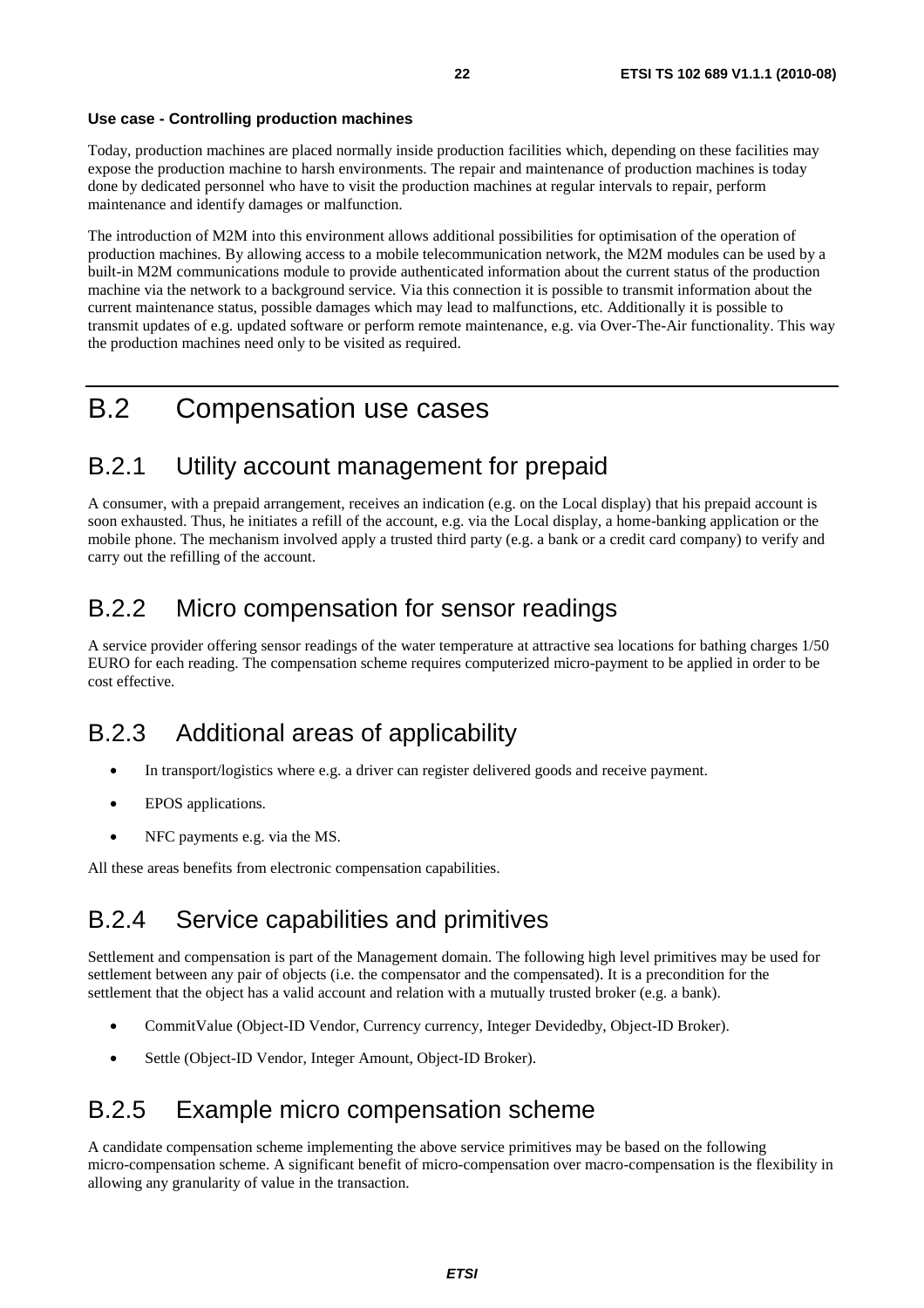An object generates a hash chain of length N by applying a hash function N times to a random secret value PN, the root of the hash chain, to obtain a final hash P0, the anchor of the hash chain. The object commits to the chain by digitally signing the anchor with the private key. For each payment, the object releases a pre-image of the last hash value. For example, the object releases the hash value P1 for the first payment. The receiver of the payment can apply the same hash function to the value P1 to obtain the anchor P0. Since the hash function is one-way, only the object could have generated the hash value. The object commits to the anchor of the chain P0, the length of the chain, the value of each hash, and the vendor at which he/she wishes to spend the chain. Prior to payment, the object forwards the commitment to the vendor, who can verify its authenticity (e.g. offline). For each micro-payment, the object releases the next (number of) payment hash(es) in the chain. The vendor can redeem the hashes at the Broker with whom the object has an account at a later date, by presenting the highest payment hash along with the signed commitment. (There exist optimizations to this scheme.)

The following service primitive initiates the acquirement of Length number of tokens (returned in Tokens), each valued and honoured by Vendor (e.g. via a macro transaction):

• Buy-Tokens (Object-ID Broker, Integer Length, Integer Value, Object-ID Vendor, Hash P0).

The Commit-Token is used to initiate compensation, and it allows the Vendor to verify the validity of the tokens via the Broker:

• Commit-Token (Object-ID Vendor, Object-ID Broker, Integer Length, Integer Value, Hash P0).

Explicit micro-compensation is made by invoking the primitive:

• Submit-Tokens (Object-ID Vendor, Integer Length, Hash Tokens []).

Length number of tokens is transferred to the Vendor.

The Submit-Tokens functionality may be integrated in other primitives, e.g. in the Messaging primitives.

The Vendor applies the following primitive for redeeming the tokens (e.g. macro-payment):

• Redeem-Token (Object-ID Broker, Hash Tokens []).

# B.3 Home Automation use cases

M2M communications may play a major role in houses, where automation of some processes appear essential in many home-related sectors such as comfort, health, security, energy efficiency, etc.

Deployment of Home Automation involves service requirements that can be derived from the description of some associated use cases, as below.

#### B.3.1 Energy efficiency at home

The purpose of this use case is to use M2M communications to optimize the use of energy in a house. For example, some occupancy sensors will be used in order to get the information about whether there is somebody or nobody in a room. In case nobody is in anymore, the lights will automatically be switched off. This basic example can be extended to other types of sensors in different rooms of the house to control the energy consumption from different equipments. The sensors and actuators are connected either wirelessly or via wires (e.g. via PLC) to an M2M gateway. By getting the data from the various sensors (e.g. measure of the electricity consumption of the heater, presence detection, outside temperature sensor), the M2M gateway can send the appropriate orders (e.g. to switch off the heater in a room or in the whole house) to the actuators depending on the local context information (e.g. nobody in the house any more for a while). The M2M system thus allows reducing energy consumption by automatically adapting the use of the house equipment to the local parameters.

In such a use case, the abstraction of the heterogeneous technologies used by the sensors and actuators is performed in the M2M gateway, which treats all the data received, merges them with other context information and sends appropriate orders to the actuators as a result of the treatment.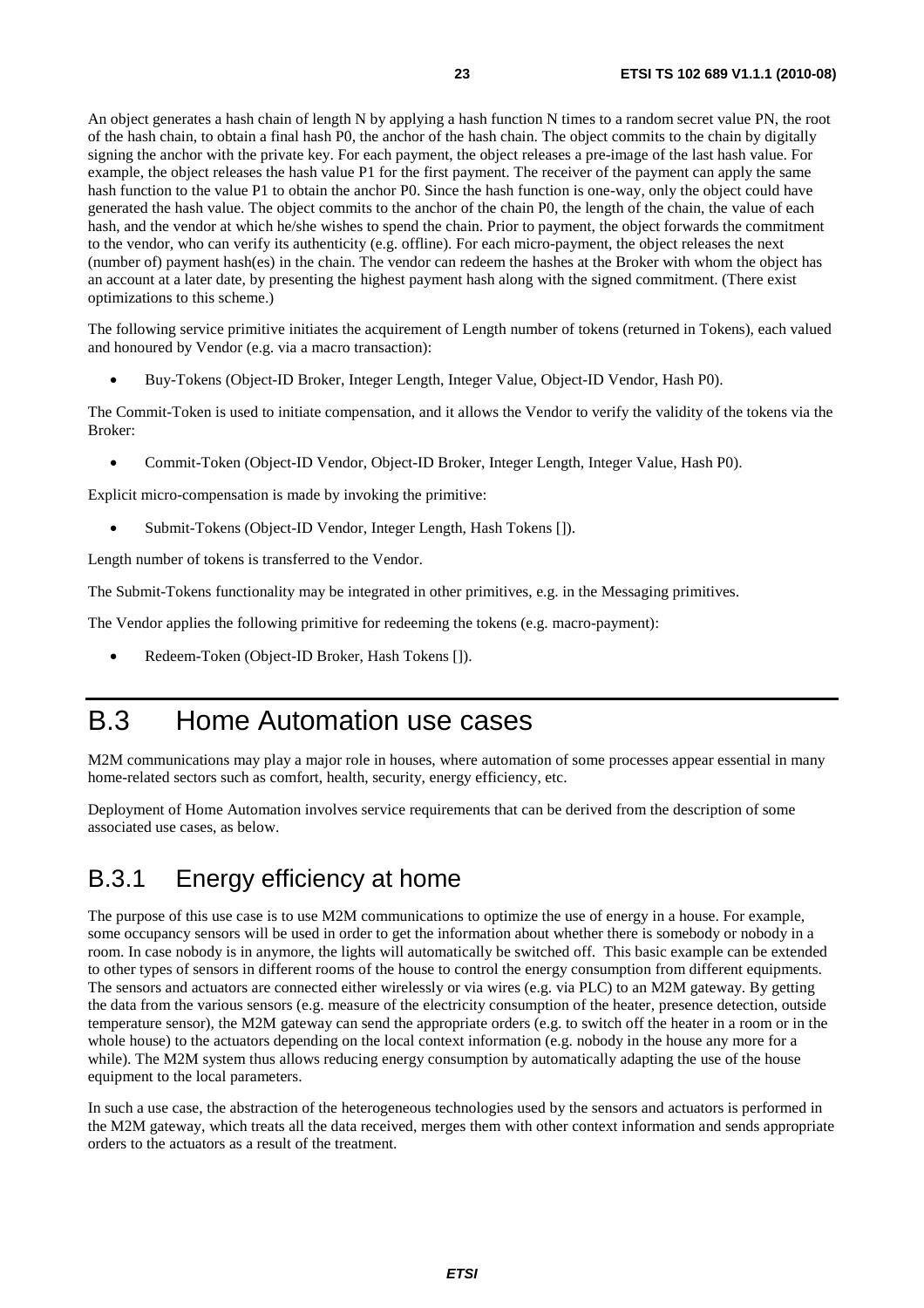Sensors and actuators that are deployed in houses are expected to use low power consuming technologies (especially those sensors and actuators used for energy efficiency objectives!) so that the end-user do not need to replace their batteries before a long time. This is also needed for practical reasons when sensors or actuators are installed in some places with difficult access.

This use case also relates to the energy monitoring, by informing the customer on his energy consumption, in a global or a detailed (equipment by equipment) way, with possible remote access to be aware of this consumption even when the end-user is not at home. It may also alert the user of any detected anomaly compared to the usual consumption, so that any leak can be managed in due time.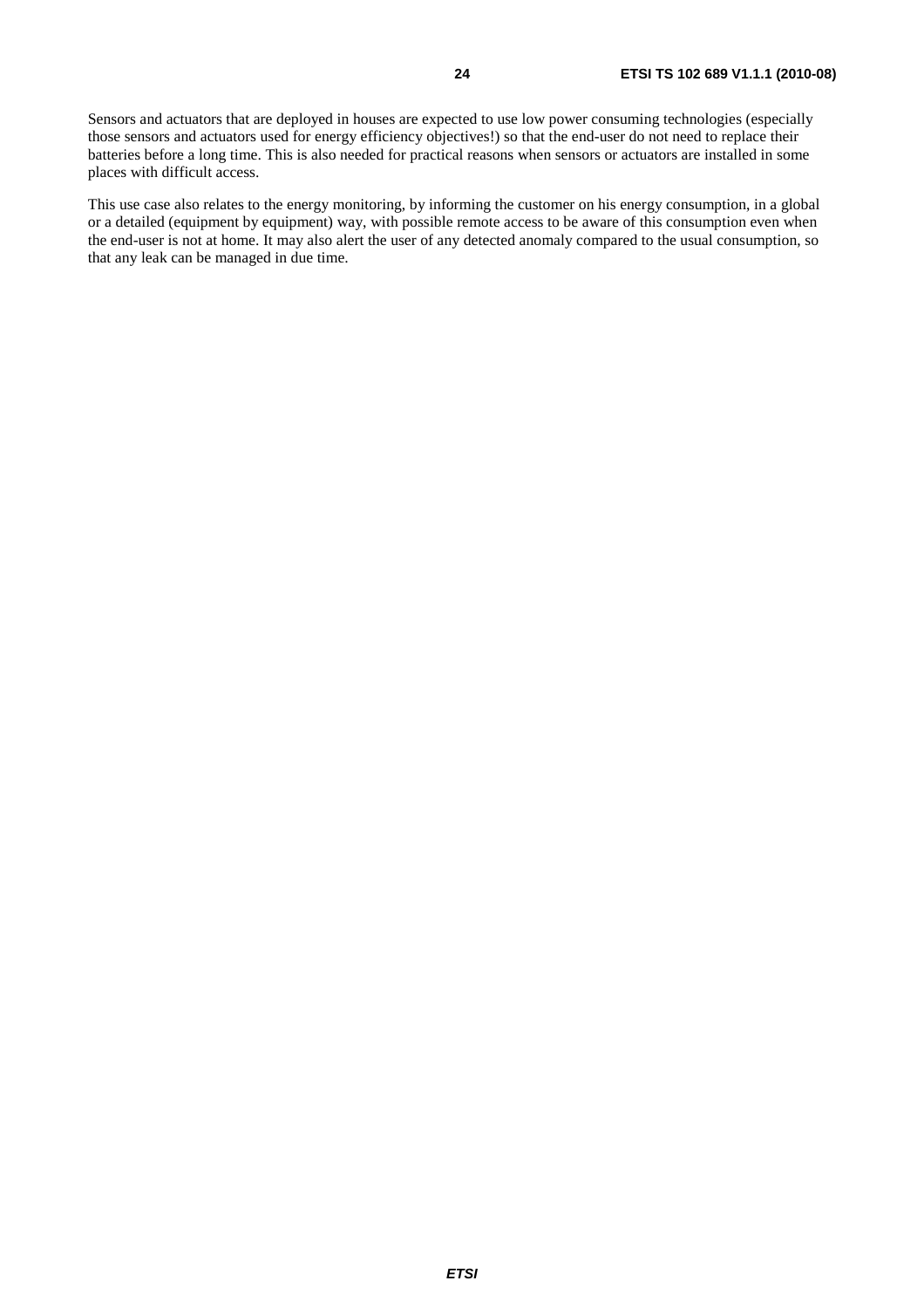# Annex C (informative): Security aspects

# C.1 Trusted and secure Environment

Some M2M devices typically operate unmanned and unguarded by humans and thus are subject to increased levels of security threats, such as physical tampering, hacking, unauthorized monitoring, etc. Terminals may also get geographically dispersed over time. Such M2M devices should therefore provide adequate security to detect and resist attacks. Devices may also need to support remote management including firmware updates to correct faults or recover from malicious attacks.

Some M2M Equipments (M2Mes) are typically required to be small, inexpensive, able to operate unattended by humans for extended periods of time, and to communicate over the wireless area network (WAN) or WLAN. M2Mes are typically deployed in the field for many years, and after deployment, tend to require remote management of their functionality. It is likely that M2Mes will be deployed in very large quantities, and many of them will also be mobile, making it unrealistic or impossible for operators or subscribers to send personnel to manage or service them. These requirements introduce a number of unique security vulnerabilities for the M2Mes and the wireless communication networks over which they communicate.

The Third Generation Partnership Project (3GPP) Security Workgroup (SA3) has collected categories of vulnerabilities:

- 1) physical attacks including the insertion of valid authentication tokens into a manipulated device, inserting and/or booting with fraudulent or modified software (reflashing), and environmental/side-channel attacks, both before and after in-field deployment;
- 2) configuration attacks such as fraudulent software update/configuration changes; misconfiguration by the owner, subscriber, or user; and misconfiguration or compromise of the access control lists;
- 3) protocol attacks directed against the device, which include man-in-the-middle attacks upon first network access, denial-of-service (DoS) attacks, compromising a device by exploiting weaknesses of active network services, and attacks on over-the-air management (OAM) and its traffic;
- 4) attacks on the core network, the main threats to the mobile network operator (MNO), include impersonation of devices; traffic tunneling between impersonated devices; misconfiguration of the firewall in the modem, router, or gateways; DoS attacks against the core network; also changing the device's authorized physical location in an unauthorized fashion or attacks on the network, using a rogue device;
- 5) user data and identity privacy attacks include eavesdropping user's or device's data sent over the access network; masquerading as another user/subscriber's device; revealing user's network ID or other confidential data to unauthorized parties.

Following are some references to the security requirements from the discussions when elaborating M2M specifications:

- As per M2M functional architecture document (TS 102 690 [i.1]), M2M devices provide secure transmission of messages. Security sensitive functions should be executed from within a secure environment. Also, in order to ensure that the message is secure, the executables providing the cryptographic security and the transmission of the messages should be integrity checked before being executed. Such an integrity check has to be performed in a secure execution environment which resists malicious attacks and unauthorized access.
- The devices should support accurate and secure time synchronization. In order to ensure that such synchronization software is secure, the software should execute in a secure environment and should be integrity checked and validated before it is executed.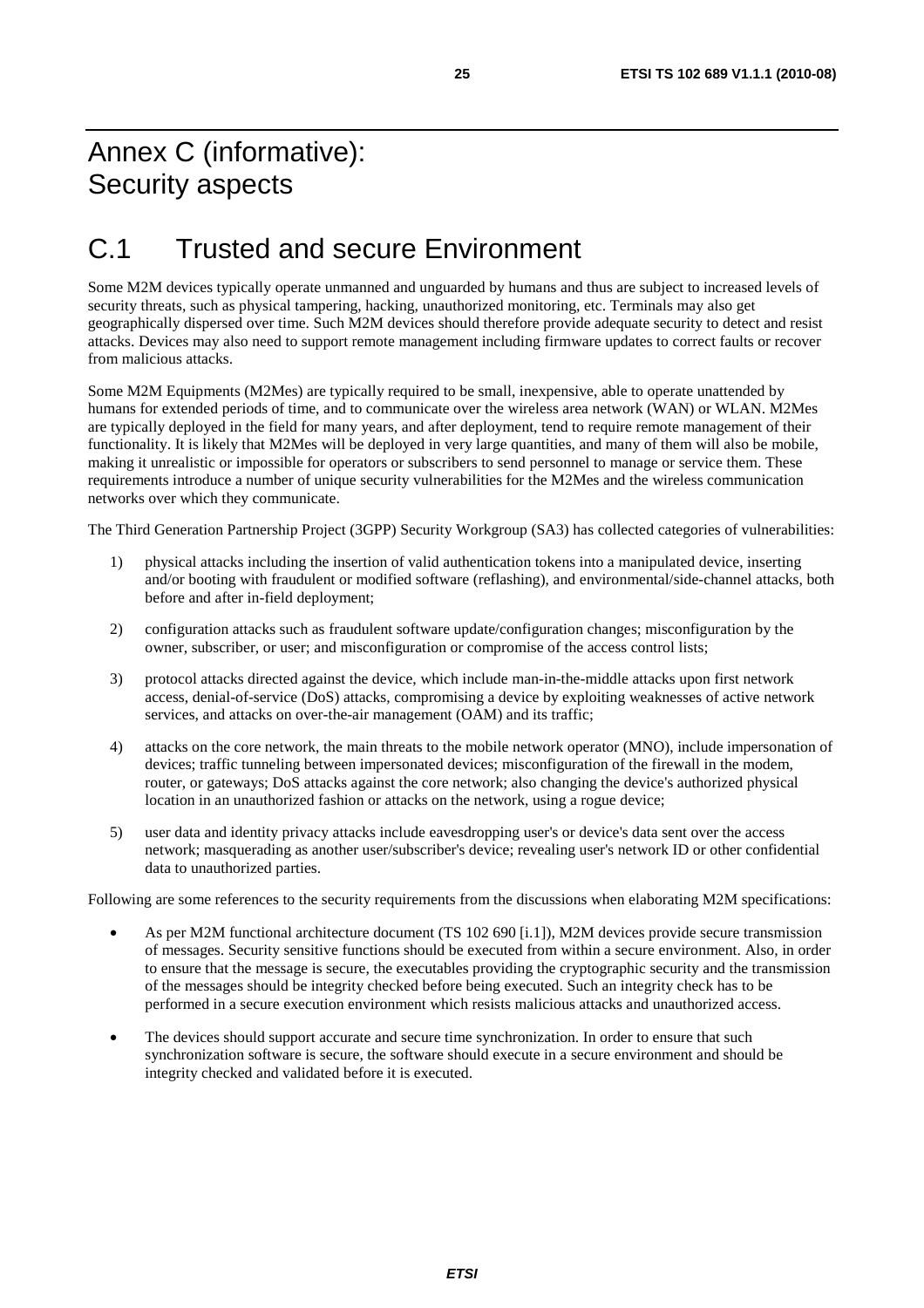- The M2M device should support secure and traceable compensation and micro-compensation. In order to ensure that the software/firmware necessary to generate the compensation information and the cryptographic keys necessary for authentication and compensation are integrity verified and secured, the integrity check of the firmware has to be executed in a secure and trusted environment in the M2M device. The secure environment should provide secure storage to store the necessary keys and data. Such secure storage has to be inaccessible to unauthorized users.
- As per the M2M smart metering use case TR [i.2], the smart metering provider can initiate or the M2M device has the ability to report the security status of the device. Such monitoring and reporting software should be secured from malicious modifications and therefore execute in a secure environment.

In addition, Application in M2M devices that generate measurements or information which is accountable and billable, or M2M Devices that require device integrity validation, should provide a trusted secure execution environment or trusted platform for executing applications that require high-security execution environments. Therefore these M2M Devices are expected to provide a trusted and secured execution environment. Such a TrE would provide secure storage and resist malicious and unauthorized access. It would also be integrity checked and validated before it is started or executed by a hardware root of trust.

The TrE can be a logically separate entity within the M2ME, containing all necessary resources to provide a trustworthy environment for the execution of software and storage of sensitive data. The TrE is expected to provide isolation of software and stores data by separating them from the rest of the M2ME, thus protecting from unauthorized access. The TrE is expected to provide a trust anchor, which would be secured against tampering by hardware security measures. In particular, it is expected to provide the root of trust (RoT) for secure operation. The RoT is expected to be an immutable part of the TrE, which would secure internal operation and would be able to expose properties, or the system's identity, to external entities. Based on the RoT, the TrE would perform a secure start-up process ensuring that the TRE reaches a determined trustworthy state.

As an example, the TrE can be built from an irremovable and immutable hardware based Root of Trust by way of secure boot process. The secure boot process would include checks, performed by the Root of Trust, of the integrity of every loaded or started component of TrE, and would also include checks, performed by the TrE after it has started, of every loaded or started component of the M2M device other than the RoT or the TrE. The TrE can store at least one cryptographic key that is physically bound to the M2M device. The TrE can use such key to authenticate the TrE to the M2M system and also to protect the confidentiality and integrity of communication messages for device integrity checking and validation between the M2M device and the M2M system.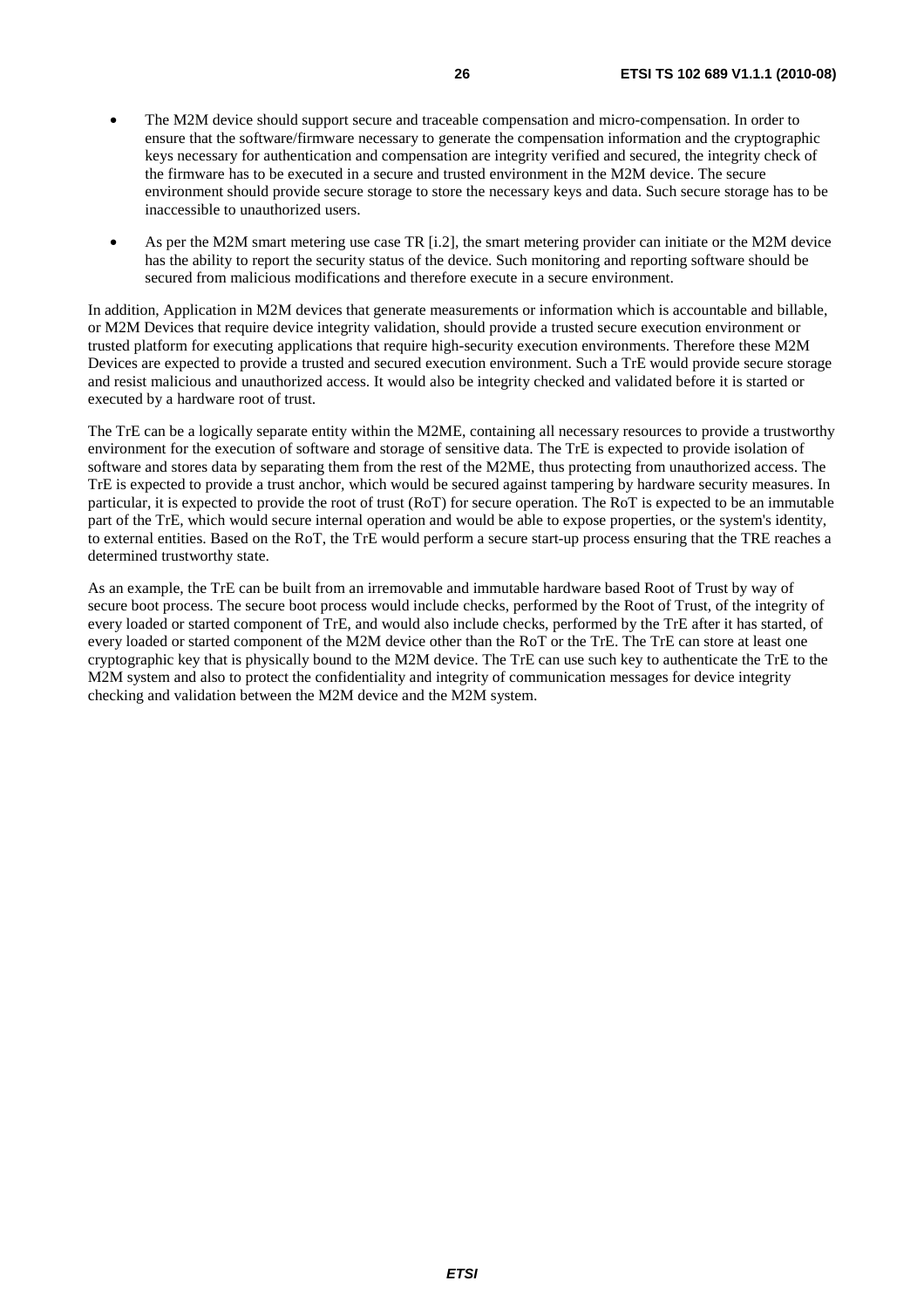# Annex D (informative): Rationale texts related to some of the Requirements

During elaboration of the present document, contributions for requirements were proposed with rationale texts justifying the need for these requirements. After editing v0.3.1 of the present document it was decided to delete all rationale texts in order to have requirements texts clearly appeared. Yet some of these rationale texts can help for a better understanding of the initial context under which a requirement was proposed. Thus they are copied back in this informative annex.

# D.1 Rationale texts for some of the Requirements of clause 4

#### D.1.1 Related to clause 4.1

M2M application in the Network and Applications Domain should be able to initiate communications with the M2M Device even when dynamic addressing is used at the network layer.

Some M2M Applications may require a peer-to-peer communication between objects, e.g. between a gateway and an actuator for local processing e.g. in a home automation context. Thus, communication flows between these objects should be supported.

#### D.1.2 Related to clause 4.2

Battery operated M2M Devices may have long sleep times.

M2M Applications should be able to send a message to a sleeping M2M Device, as an example, and have it delivered to the device by the network when the device is awake. The application should not be burdened with keeping track of when the device is awake, especially for devices behind a gateway, for example behind a Zigbee coordinator.

#### D.1.3 Related to clause 4.3

Some M2M Applications in the Network and Applications Domain require the same message to be delivered to a number of M2M Devices. The delivery may be implemented through a combination of unicast and multicasts depending on the access network types.

#### D.1.4 Related to clause 4.4

In many M2M applications there is generally a flexibility in when the data is collected from the M2M Device or pushed into the M2M Device. For example, in smart metering it may be sufficient to get a meter reading once every hour and that could be any time within each hour. The M2M System will benefit from being able to schedule the data transmission when the network is least congested as this can reduce the communication costs.

### D.1.5 Related to clause 4.5

In some M2M applications the M2M Device may be able to communicate over multiple access technologies such as wireline and wireless with different time-dependent communication costs. M2M Applications will thus benefit from appropriate route selection.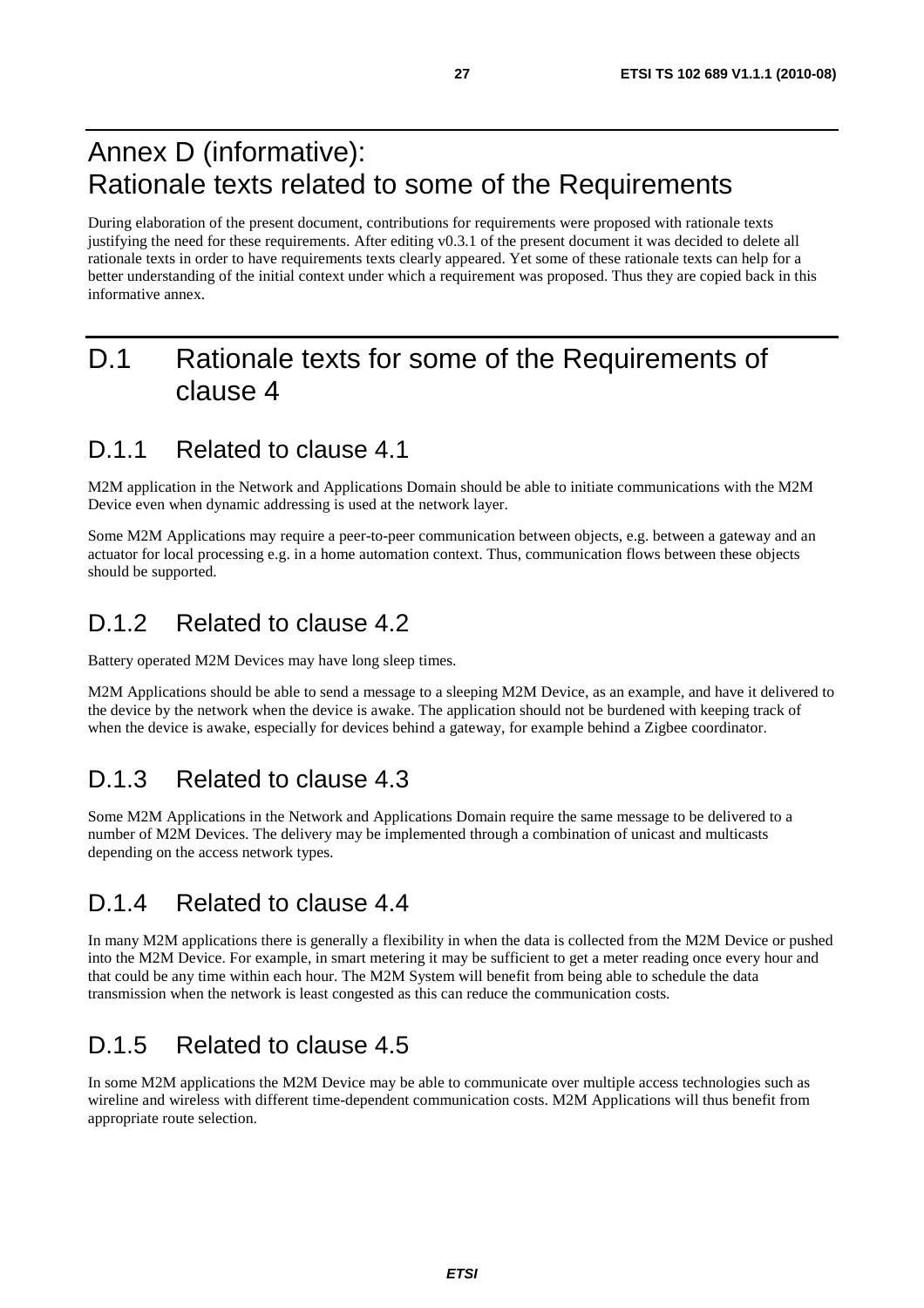M2M applications should be able to communicate with devices behind a Network Address Translator (NAT) entity. For example, in the case of home sensor networks the sensors and sensor coordinator are behind a home gateway.

#### D.1.7 Related to clause 4.7

Sometimes the message that an application wants the network to delivery cannot be delivered within the time frame specified because of e.g. some network node failure. In such cases M2M Applications in the Network and Applications Domain should receive notification about communication-related failures.

#### D.1.8 Related to clause 4.8

The M2M System should be designed to achieve both scalability and minimalism in terms of system resource usage. The number of sensing nodes, controllers and actuators (i.e. objects) e.g. deployed in the urban environment in support of some applications is expected to be very high (i.e. in the order of  $10^{2}$  to  $10^{2}$ ).

#### D.1.9 Related to clause 4.13

Not all M2M applications may have to rely on integrity of the transmitted information. On the other hand, integrity of information delivered with M2M services might be very important for other M2M applications.

### D.1.10 Related to clause 4.15

Some M2M applications might request the same M2M service on a more regular and continuous bases. In that case it would be good if the network could establish a persistent connectivity that will persist beyond the point in time when a individual transmission of information is completed. This persistent connectivity could be disabled once the network is requested by the requesting source to do so or until a timer expires. On the other hand M2M applications might use M2M services very infrequent and irregular without any possibility to predict how soon a M2M service would be needed again after a first request. In that case the network would need to know that the connectivity can be removed after transmission of information is completed after an individual request.

#### D.1.11 Related to clause 4.20

M2M communication such as generating information of high value used for billing may require time stamping. For such communications, a secure and trusted time stamp needs to be generated that can be used in the network and the device.

# D.2 Rationale texts for some of the Requirements of clause 5

#### D.2.1 Related to clause 5.1.3

Testing the connectivity towards certain COs (as agreed with the customer) at regular intervals is in demand for more application areas. The test may be initiated by an application or by the CO and the events where connectivity is not verified is logged and reported.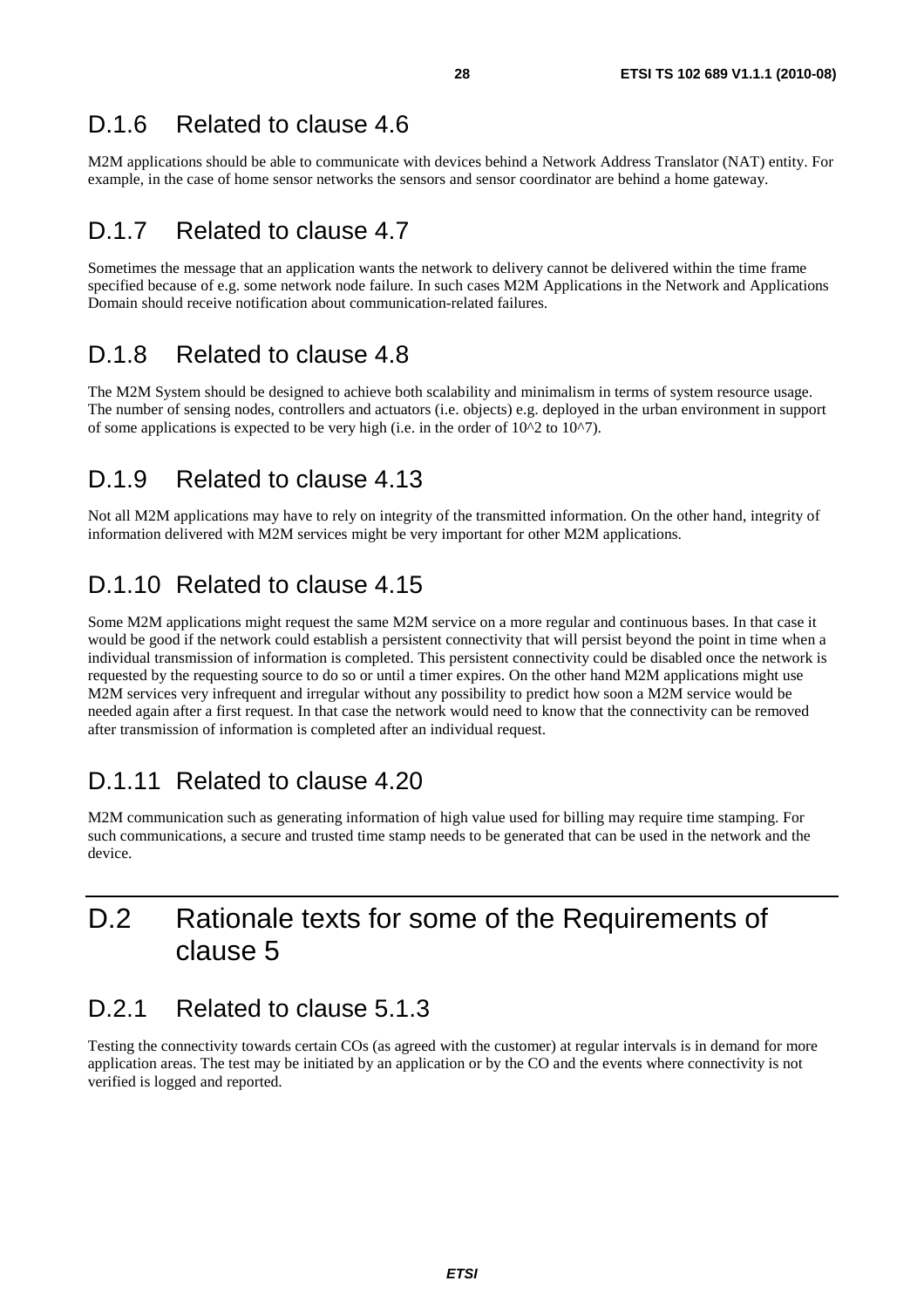#### D.2.2 Related to clause 5.1.5

M2M devices may be in the field, operational for many years. Some devices may operate in areas where it is difficult to physically access the device. For example, M2M sensors mounted in harsh environments, or M2M devices for geo tracking. Such devices are difficult to service by human intervention. Since the M2M devices are projected to exist in large numbers, if the M2M device experiences a fault, then remote management of such devices provides for prolonged service life. Such faults can be caused for example, by harsh environment, system failure and security breach. It is therefore proposed that M2M devices may support remote management or device remediation. In such a management process, the device may be able to obtain firmware updates by connecting with a management server securely. After application of the firmware udpate, the device may reboot to a known and consistent state.

#### D.2.3 Related to clause 5.2.1

M2M services typically involve a large number of M2M Devices generally sending a small amount of data each. The revenue per M2M Device is generally small for any of the players in the value chain. Thus it is important to minimize expenses incurred in deploying and maintaining these devices. One of the key steps in the deployment of M2M Devices is their provisioning in the appropriate data bases of the network and application provider. In particular, provisioning of keys or other information for the security solution should be simple and scalable. The provisioning process cannot assume that the M2M Device will be turned-on at a known pre-arranged specific time. Devices may be turned-on temporarily at the manufacturing site for testing but then subsequently turned-off until deployment. It can be installed at one time but then the communication may only be established later. Thus it is not possible to predict a particular time for a provisioning process to be executed.

#### D.2.4 Related to clause 5.2.2

The network should be able to repair connectivity as objects die out and new ones are put in place. New objects may also be installed just to increase the reliability and performance of the network. The change should be localized, and not visible all around the network. The time interval for repairing the network may be relatively long, as in the bootstrapping phase.

#### D.2.5 Related to clause 5.2.3

In order to make accurate measurements from multiple M2M Devices at the exact same instance in time, time synchronization with accuracy in the order of milliseconds is needed, possibly over a larger physical area. Hibernating objects may require even higher synchronization needs in order to maintain efficient intermittent connectivity.

#### D.2.6 Related to clause 5.2.4

Management, e.g. of Customer Premises Equipment (CPE), field devices including M2M Device domain elements and objects is key to service offerings and operational efficiency.

# D.3 Rationale texts for some of the Requirements of clause 6

#### D.3.1 Related to clause 6.1

Depending on the M2M application, data collection may be needed in different ways. For example a smoke alarm information should be delivered as soon as detected, whereas the energy consumption at home may be required only sometime. The M2M System should support the different ways of delivering the data in time.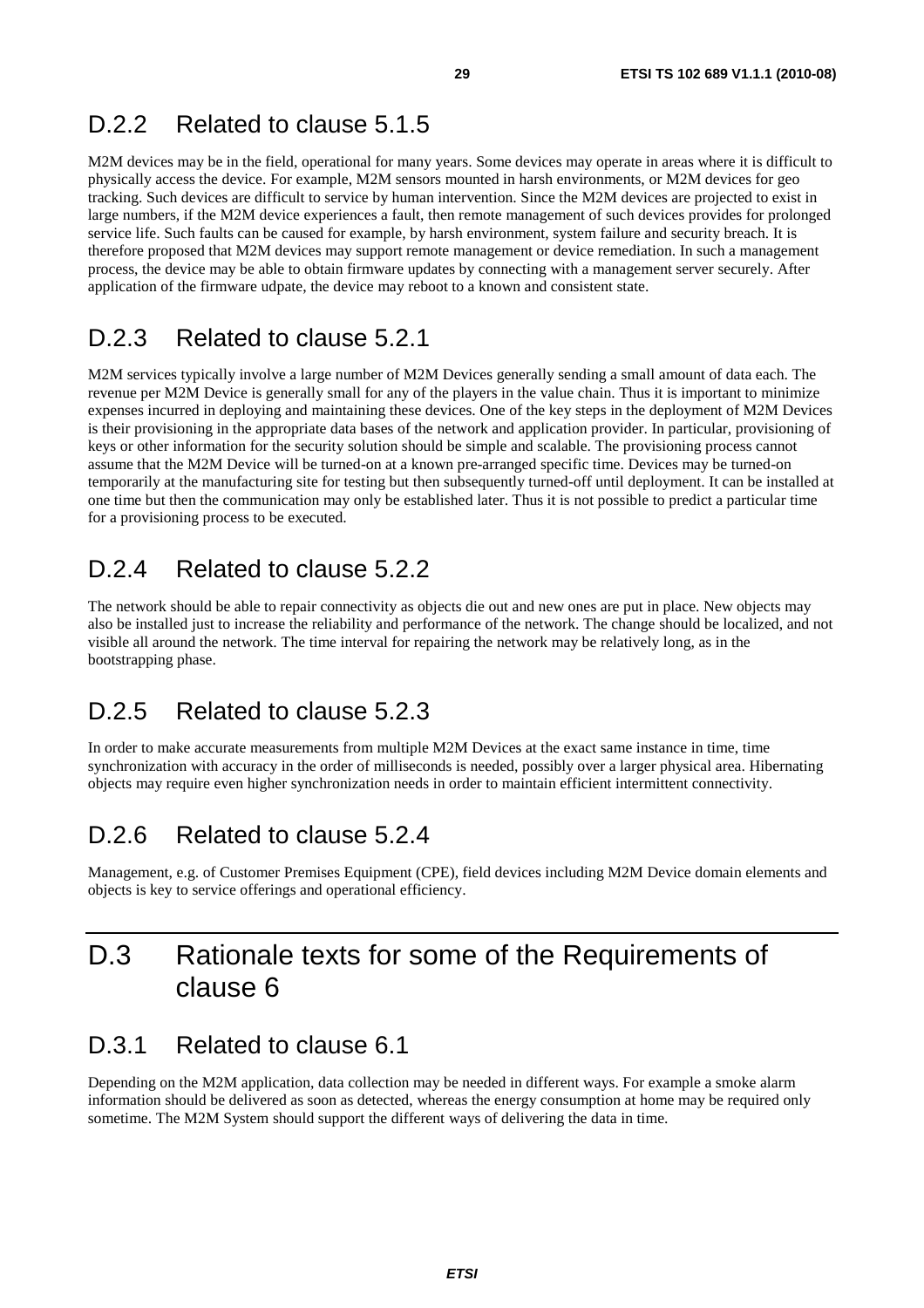#### D.3.2 Related to clause 6.3

A key design element is the Group. It is an architectural construct which may be used for large scale and wide distribution networks and offers a generic grouping and partitioning mechanism. Such a mechanism can provide increased functionality and management of unresolved problems in current networks. The rationale is that virtually any horizontal slice through the current Internet structure reveals a loosely coupled federation of separately defined, operated, and managed entities. It is natural to think of each of these entities as existing in a group of the network, with each group having coherent internal technology and policies, and each group managing its interactions with other groups of the net according to some defined set of rules and policies. A group is an entity that encapsulates and implements scoping, grouping, subdividing, and crossing boundaries of sets of entities. In network systems, these functions are used for a variety of purposes including scaling, heterogeneity, security, billing, performance, trust management, and so on. It is shown that we can separate mechanism from purpose, by providing a single highly optimized and reusable generic mechanism to serve a number of purposes.

#### D.3.3 Related to clause 6.4

For mission-critical applications, support of QoS is mandatory. The following service parameters are relevant in a resource-constrained network, non exhaustive list:

- Data bandwidth the bandwidth might be allocated permanently or for a period of time to a specific flow. Some flows may also share bandwidth in a best effort fashion.
- Latency the time taken for the data to transit the network from the source to the destination. This may be expressed in terms of a deadline for delivery.
- Transmission phase process applications can be synchronized through coordinated transmissions.
- Precedence and revocation priority Networks may have limited resources that can vary with time. This means the system can become fully subscribed or even over subscribed. System policies determine how resources are allocated when resources are over subscribed. The choices are blocking and graceful degradation.
- Transmission priority the means by which limited resources within objects are allocated across multiple services. For transmissions, an object has to select which packet in its queue will be sent at the next transmission opportunity. Packet priority is used as one criterion for selecting the next packet. For reception, an object has to decide how to store a received packet. The objects are usually memory constrained and receive buffers may become full. Packet priority is used to select which packets are stored or discarded.
- Reliability Data provided for further processing should be transported in a reliably as if one part of the whole data set is lost, the entire sampled data may be useless.
- Path capabilities The path recovery scheme might be different depending on the role of the failed path.

#### D.3.4 Related to clause 6.5

The network should support different object types, e.g. active objects and sleeping objects. Also some devices include Low performance tiny objects, small memory sizes, low-performance processors, low bandwidth, high loss rates, etc. The functionality requirements for M2M Devices should fit within limited hardware configurations.

Handling sleeping objects is a critical requirement, as objects might stay in sleep-mode for most of the time. Time synchronization is important for efficient forwarding of packets. Connectivity should be reliable despite unresponsive objects due to periodic hibernation.

The network should support parameter constrained operations where the parameters are controllable resources like CPU, memory size, battery level, etc.

The M2M System should save power consumption for these un-powered M2M Devices. Powered objects should assist the un-powered objects or take care of more functionalities than un-powered objects.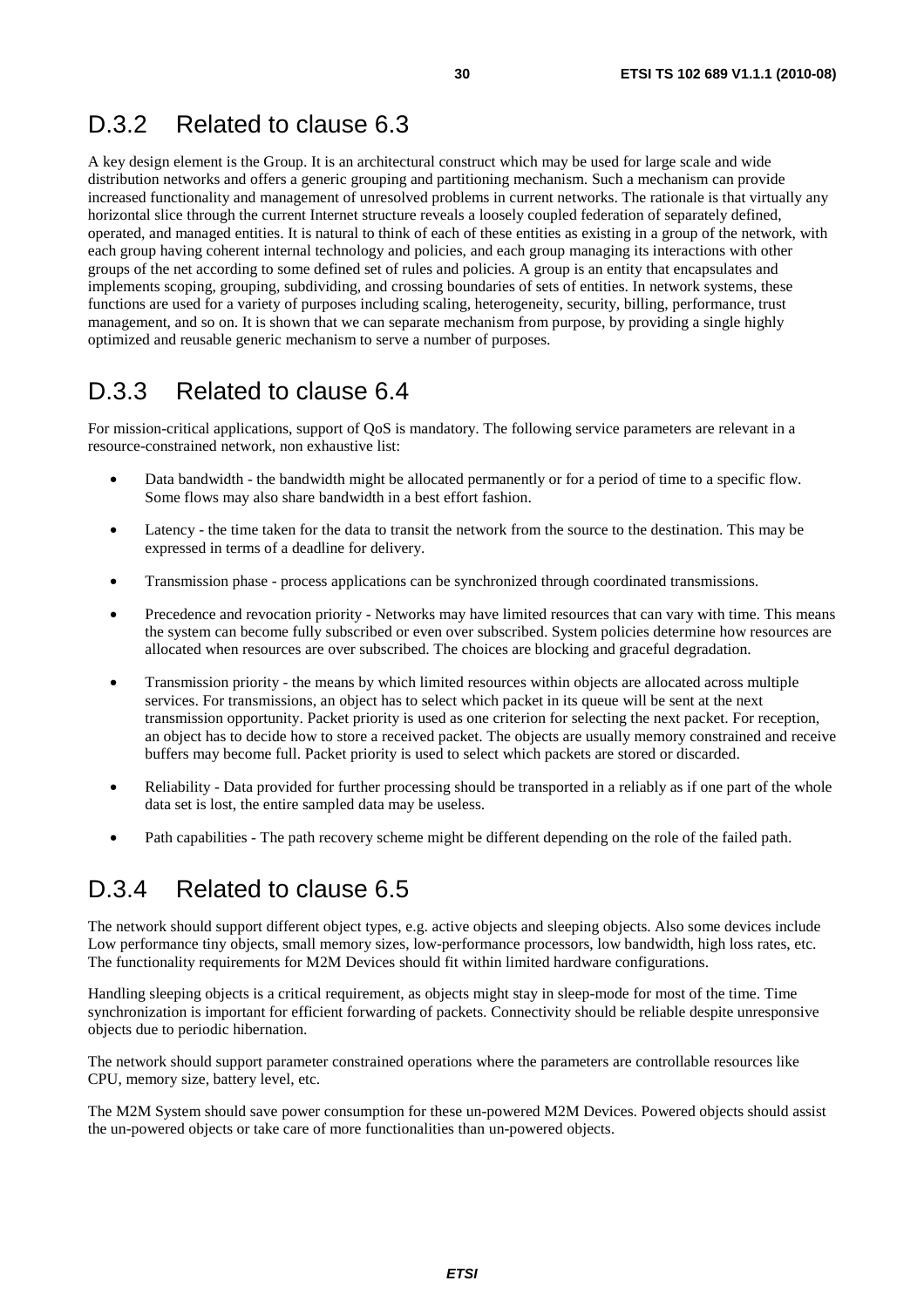#### D.3.5 Related to clause 6.7

Due to external factors or programmed disconnections, an object can be in several states of connectivity, ranging from "always connected" to "rarely connected".

#### D.3.6 Related to clause 6.8

Data flows between objects are not necessarily symmetric. In particular, asymmetrical cost and unidirectional routes are common for published data and alerts, which represent a significant part of the M2M Device traffic. The reporting of the data readings by a large amount of spatially dispersed nodes towards a few Gateways will lead to highly directed information flows. Downloading (e.g. new functionality) to objects will similarly result in asymmetries in the downstream direction.

#### D.3.7 Related to clause 6.9

Different services categories have varying service requirements, and it is often desirable to have different paths for different data flows, even between the same two endpoints. For example, alarm or periodic data from A to Z may require path diversity with specific latency and reliability. A file transfer between A and Z may not need path diversity, but high data rate.

#### D.3.8 Related to clause 6.10

The M2M System architecture should support interfacing of existing and evolving access technologies, wired and wireless, including low power home networks for short range wireless communications. The interfacing of diverse technologies may require gateway functionality that may be provided by network operators.

#### D.3.9 Related to clause 6.11

In some cases, some different M2M Applications can use the same M2M Devices. A use case of this scenario: when a traffic accident happens, the damaged vehicle reports the information to both the health service centre and the insurance company. So the M2M System should be able to support the M2M Devices reporting data to one or multiple applications.

### D.3.10 Related to clause 6.12

Usually an M2M Application has more than one M2M Devices served to provide M2M services to customers. Examples include Intelligent Transport Systems and Smart Metering Systems both supporting a large number of M2M Devices.

# D.4 Rationale texts for some of the Requirements of clause 7

#### D.4.1 Related to clause 7.1

The back-end server that is collecting data from an M2M Device should be assured that the data is coming from a legitimate and correct device. In the absence of such an authentication it is possible for some devices to pretend as other devices in the network and upload data. For example, in the smart metering service where meter data is collected from the various meters, a deviant home owner might alter the meter identification so that it appears as a neighbor's meter to the server there by avoiding paying for use of electricity.

Such an authentication procedure can also help eliminate inadvertent errors such as multiple devices being set to the same identity as in the case where a sensor identity is set by dip switches.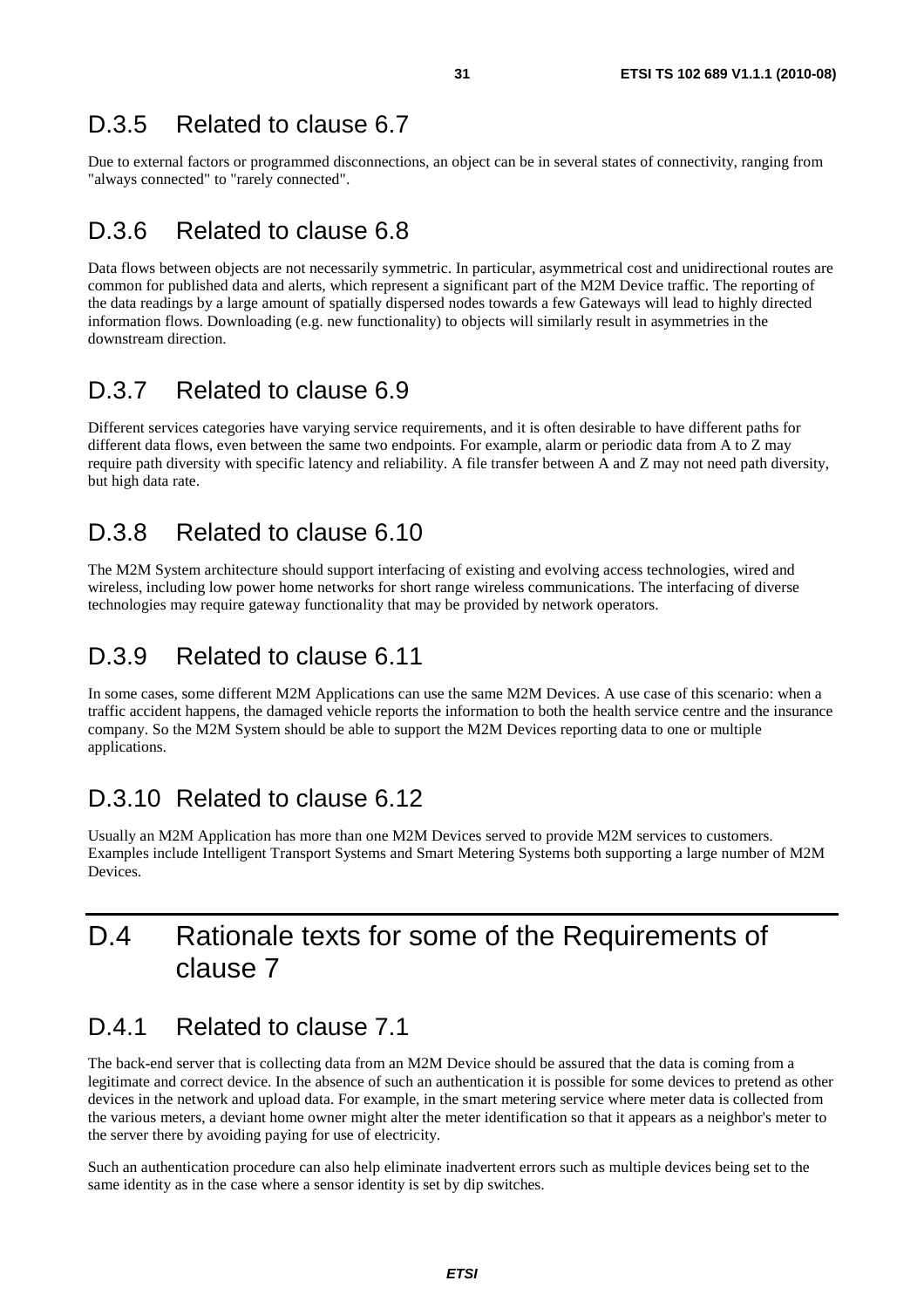#### D.4.2 Related to clause 7.2

Devices can be hijacked by adversaries for the data they provide or for their actuation capabilities by pretending to be the back-end application server. A scenario where such an attack could be some economic value to the adversary is remote control of home automation devices such as alarms and garage door openers. By pretending to be the network based home automaton server miscreants can deactivate the alarm and open doors to enter the house. Thus the device should authenticate the server before accepting any data such as commands or management related updates.

#### D.4.3 Related to clause 7.3

In many M2M applications the data collected from the M2M Devices are sensitive in nature. For example, in a child tracking application it should not be possible for unauthorized persons to acquire information about the location of the child. Thus the M2M security solution should be such that it is not possible to acquire information about the data collected by eavesdropping at any point in the network.

#### D.4.4 Related to clause 7.4

Adversaries may benefit from modifying the data transferred from the device to the back-end application server or vice versa through man-in-the middle attacks. It should thus be possible to verify the integrity of data transferred between the entities.

#### D.4.5 Related to clause 7.5

Unlike in the case of consumer electronic devices, in many cases M2M Devices are owned by the application providers and deployed in premises that are not constantly physically monitored or protected. For example, in the case of smart metering, the meters are typically owned by the utility companies and deployed in homes and small business locations. These devices are thus more susceptible to theft. Misuse of stolen communication modules found in these devices for the purpose of regular internet communication such as web browsing should not be allowed.

#### D.4.6 Related to clause 7.6

In many applications transmission of the actual identity of the device unencrypted is not acceptable since the device and or it usage can be tracked by adversaries eavesdropping on the network. Identity is valuable information as it can be correlated with other data such as the location of network elements from which this identity information is retrieved to discern some patterns.

### D.4.7 Related to clause 7.8

M2M Devices typically will be deployed in the field, unguarded and unmonitored by humans or other means. Many M2M Devices will also handle value-added, confidential data for applications that have security implications for the respective M2M market sectors (e.g. smart metering, sensor networks, traffic cameras, ITS devices, etc). Many such devices may also be implemented on platforms with open interfaces, for causes such as cost reduction, increased functionality and flexibility and ease-of-development. However, all of the above factors mean that tampering of the HW, FW, or SW of M2M Devices is a real security concern. An attacker, for example, may be able to use capillary networks and rogue gateways or even on-device interfaces to inject malware or otherwise tamper with the M2M Device, causing damage and harm to the stakeholders. This vulnerability is of special concern for M2M Devices which can connect autonomously to the Internet via public communications networks.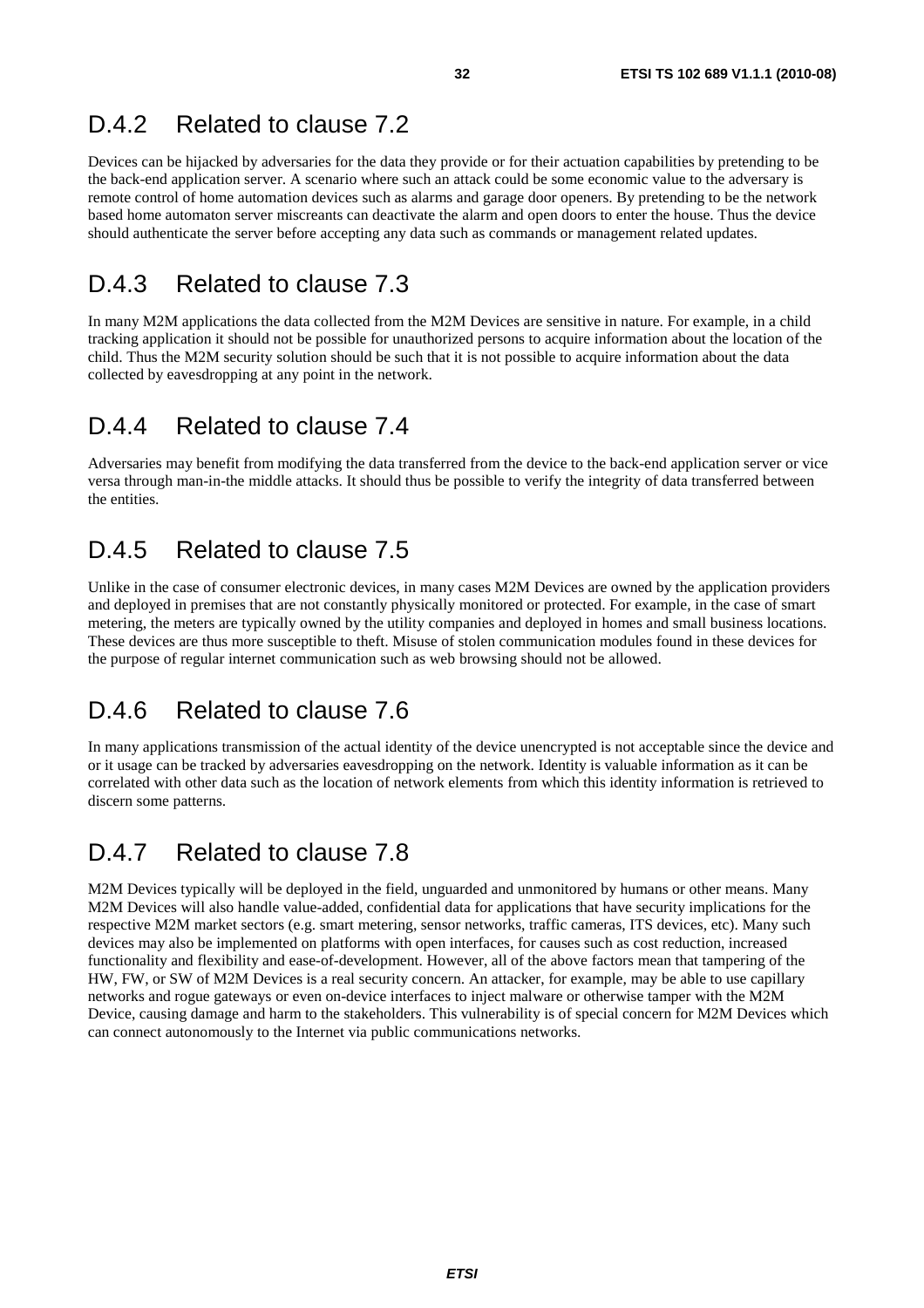### D.4.8 Related to clause 7.10

The number of M2M services, and use case scenarios, is expected to grow over time. Additionally some M2M services may have long product and service life cycles, e.g. smart meters. Security experts and cryptographers often discover new attacks on systems. This coupled with the constant improvements in computing capabilities, often force security managers to upgrade key lengths and modify security policies. In some instances there may be a need to upgrade algorithms. In some other instances, there may be a need to distribute security patches to address vulnerabilities in protocols and applications that are not known at the time of installation. More generally, operators as well as M2M application providers may discover new needs to update service and security policies over a period of time.